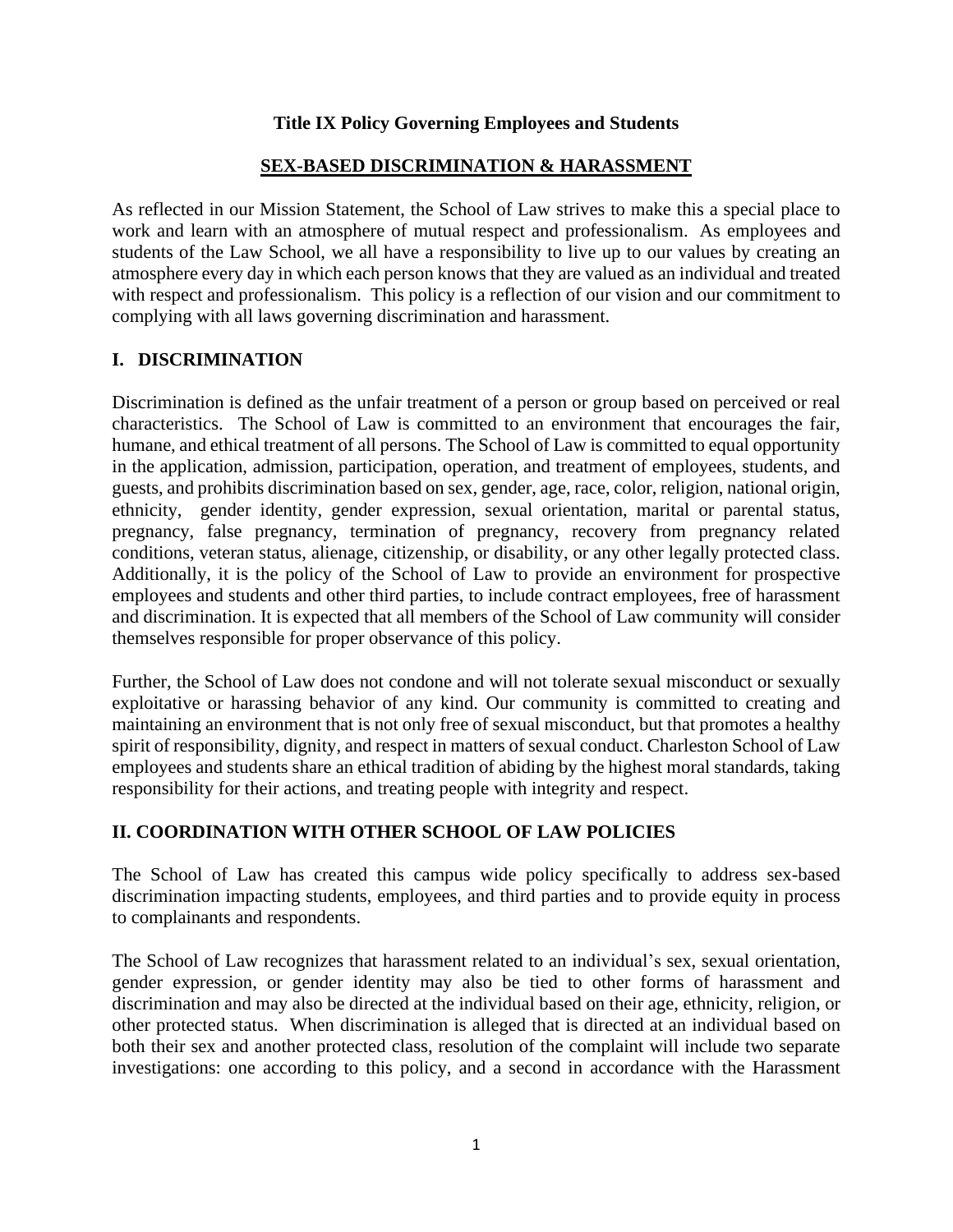Complaint Procedure set forth in the Student Code of Conduct, Staff Guidelines, and the Faculty Handbook.

The procedures outlined in this policy for resolution of complaints of sexual misconduct apply to investigation and adjudication of student and employee sexual misconduct complaints. All other complaints of student or employee misconduct not meeting the definitions described in this policy will follow the procedures outlined in the Harassment Complaint Procedure, Honor Code and Code of Conduct (*see* Appendix B of the Student Handbook), or the respective employee handbook.

## **III. STATEMENT OF PROHIBITION AND JURISDICTION**

As a recipient of federal funds, the School of Law is required to comply with Title IX of the Education Amendments of 1972, 20 U.S.C. § 1681 et seq. ("Title IX") which prohibits discrimination on the basis of sex in educational programs or activities. Sexual Misconduct, as defined herein, is a form of discrimination prohibited by Title IX. The School of Law has updated this policy (February 1, 2017) to reflect the changes to the Clery Act as amended by the 2013 Reauthorization of the Violence Against Women Act.

This Policy applies to conduct that takes place within the School of Law's educational programs or activities. This includes locations, events, or circumstances over which the School of Law exercises substantial control over both the respondent and the context in which the sexual harassment occurs, and also includes any building owned or controlled by a student organization that is officially recognized by the School of Law.

The School of Law strongly encourages reports of sexual misconduct regardless of location and regardless of when the misconduct is reported to have occurred. Even if the policy does not apply to the conduct because of its location, the School of Law will take prompt action to provide for the safety and well-being of the complainant and the broader campus community.

### **IV. DEFINITIONS**

There are many terms used in this policy, which are defined in this section.

A. Key Terms Defined

"Actual knowledge" means notice of sexual harassment or allegations of sexual harassment to the Title IX Coordinator or to the Title IX Team.

A "complainant" means an individual who is alleged to be the victim of conduct that could constitute a violation of this policy (e.g. sexual harassment).

An "education program or activity" means all of the degrees, programs, activities, and operations of the Law School, including locations, events, or circumstances in the United States over which the School of Law exercises substantial control over both the respondent and the context in which the alleged prohibited conduct occurs, including, but not limited to, moot court, mock trial, and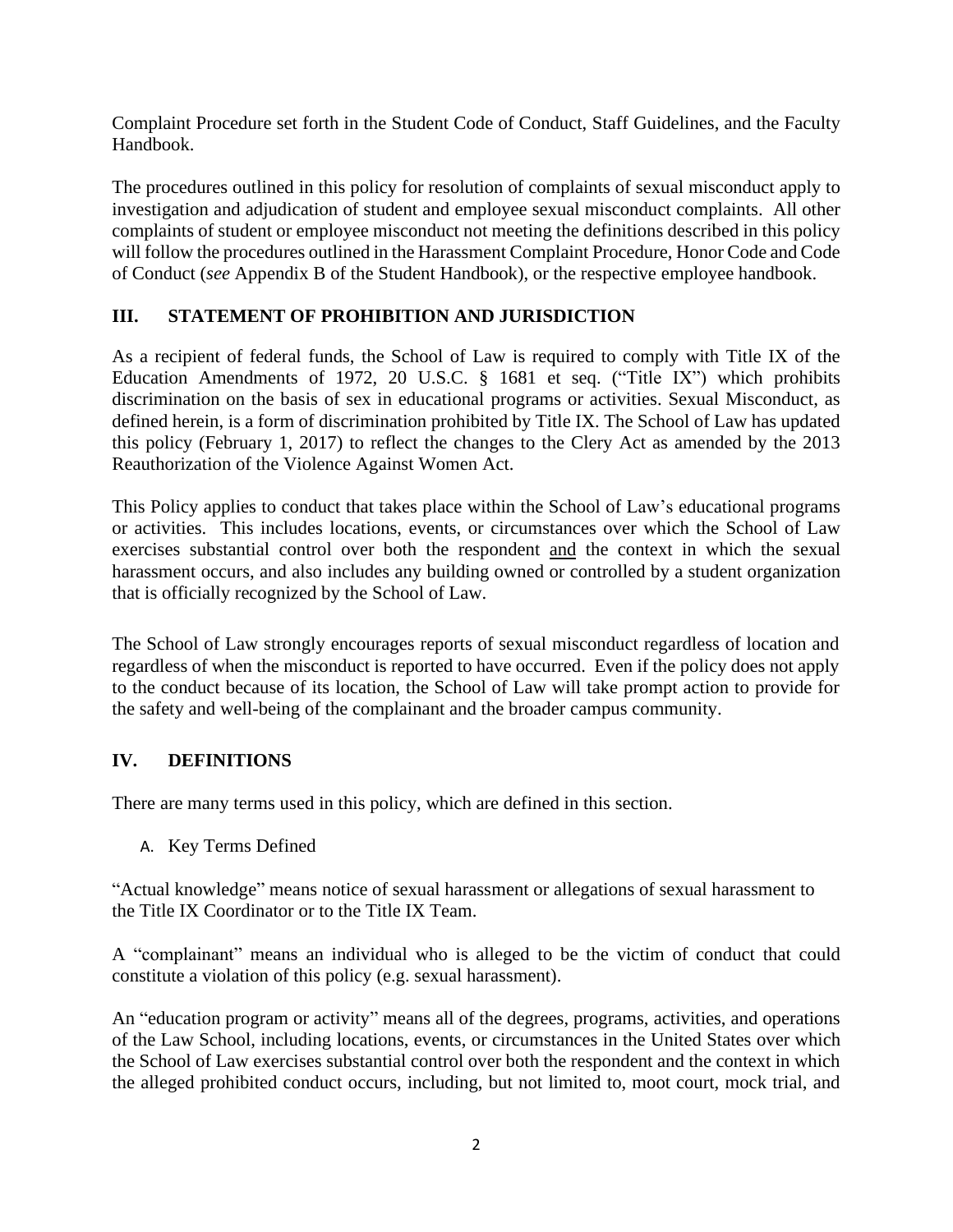other external competitions in which CSOL students participate. This also includes any building owned or controlled by a student organization that is officially recognized by the School of Law.

A "formal complaint" means a document filed by a complainant or signed by the Title IX Coordinator alleging sexual harassment against a respondent and requesting that the School investigate the allegation of sexual harassment. At the time of filing a formal complaint, a complainant must be participating in or attempting to participate in the educational program or activity of the School. A "document filed by a complainant" means a document or electronic submission (such as by electronic mail) that contains the complainant's physical or digital signature, or otherwise indicates that the complainant is the person filing the formal complaint. When the Title IX Coordinator signs a formal complaint, the Title IX Coordinator is not a complainant or otherwise a party. *See* Section IX.

"Parties" is a term used to collectively refer to complainants and respondents.

A "party" is the complainant or respondent.

A "respondent" means an individual who has been reported to be the perpetrator of conduct that could constitute sexual harassment.

The "record" refers to the investigatory report (including all relevant evidence attached thereto), the recording of the hearing, and/or any new evidence submitted by a party as part of an appeal.

"Sexual Misconduct" is an umbrella term used to refer to a variety of prohibited acts and includes the following specific forms as defined in this policy:

- 1. Sexual Harassment
- 2. Gender-Based Harassment
- 3. Sexual Assault
	- a. Non-Consensual Sexual Contact (or attempts to commit same)
	- b. Non-Consensual Sexual Penetration (or attempts to commit same)
- 4. Stalking
- 5. Intimate Partner Violence
	- a. Dating Violence
	- b. Domestic Violence

A "student" is a person who is enrolled in courses at the School of Law.

The "Title IX Team" refers to officials with the authority to take action pursuant to this policy. These officials are listed in Section VII.

A "witness" is a person who is believed to have knowledge of the alleged misconduct.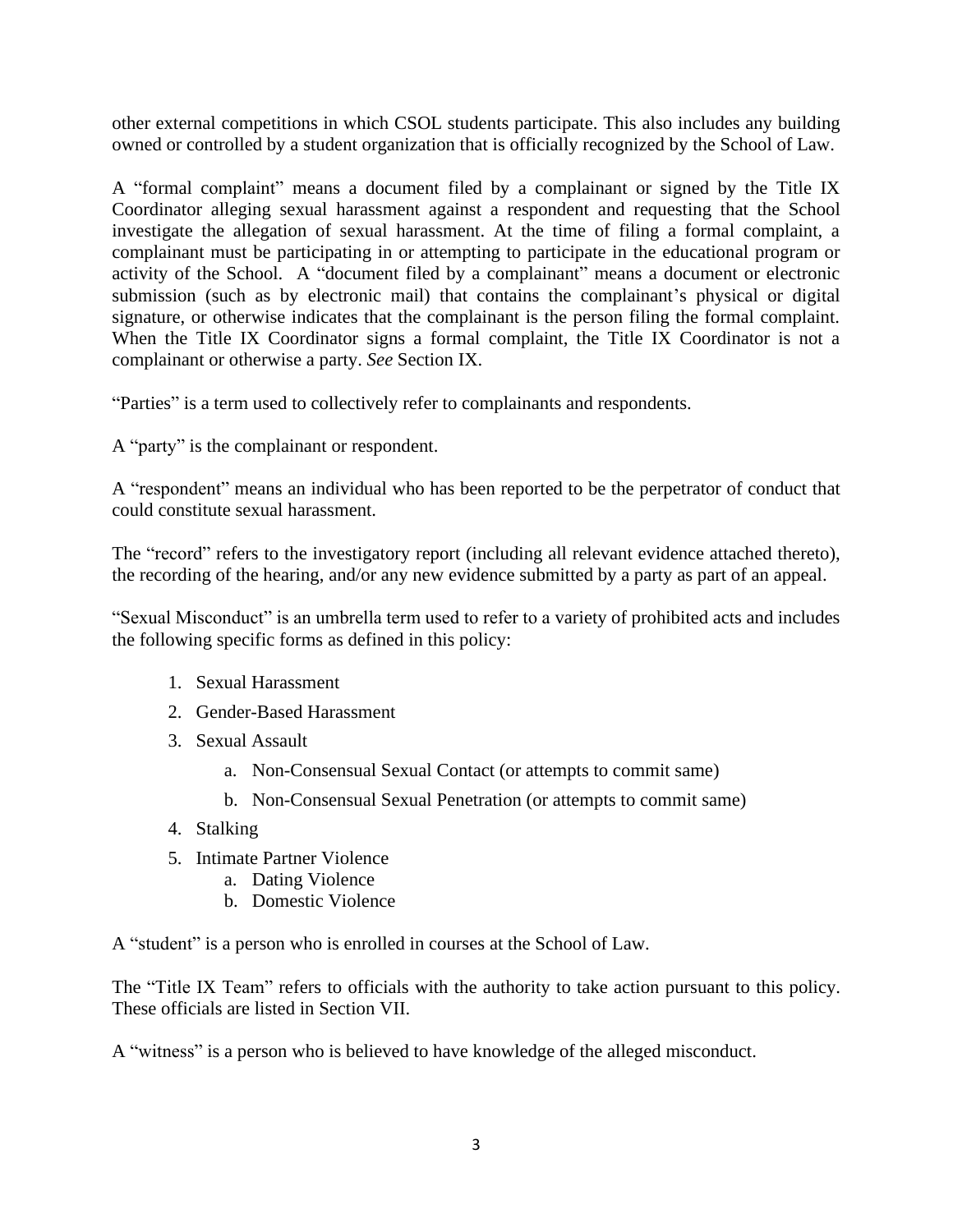### B. **Sexual Harassment**

#### As used in this policy**, sexual harassment means conduct on the basis of sex that satisfies one or more of the following:**

- 1. An employee conditioning the provision of an aid, benefit, or service on an individual's participation in unwelcome sexual misconduct (i.e. *quid pro quo*);
- 2. Unwelcome conduct determined by a reasonable person to be so severe, pervasive, and objectively offensive that it effectively denies a person equal access to an educational program or activity (i.e. hostile environment); or
- 3. Sexual assault, or dating violence, domestic violence, and/or stalking.

## **3(A): Sexual Assault**

Sexual Assault is defined as any sexual act directed against another person, without consent of the victim, including instances where the victim is incapable of giving consent. Sexual Assault is broken down into four categories: rape, fondling, incest, and statutory rape.

3(A)(1): **Rape** means the penetration, no matter how slight, of the vagina or anus with any body part or object, or oral penetration by a sex organ of another person, without the consent of the victim.

3(A)(2): **Fondling** means the touching of the private body parts of another person for the purpose of sexual gratification, without the consent of the victim, including instances where the victim is incapable of giving consent because of his/her age or because of his/her temporary or permanent mental incapacity.

3(A)(3): **Incest** mean sexual intercourse between persons who are related to each other within the degrees wherein marriage is prohibited by law.

3(A)(4): **Statutory Rape** means sexual intercourse with a person who is under the statutory age of consent.

### **3(B): Stalking**

Stalking is defined as engaging in a course of conduct directed at a specific person that would cause a reasonable person to:

- Fear for the person's safety or the safety of others; or
- Suffer substantial emotional distress.

For the purposes of this definition:

• *Course of conduct* means two or more acts, including, but not limited to, acts in which the stalker directly, indirectly, or through third parties, by any action,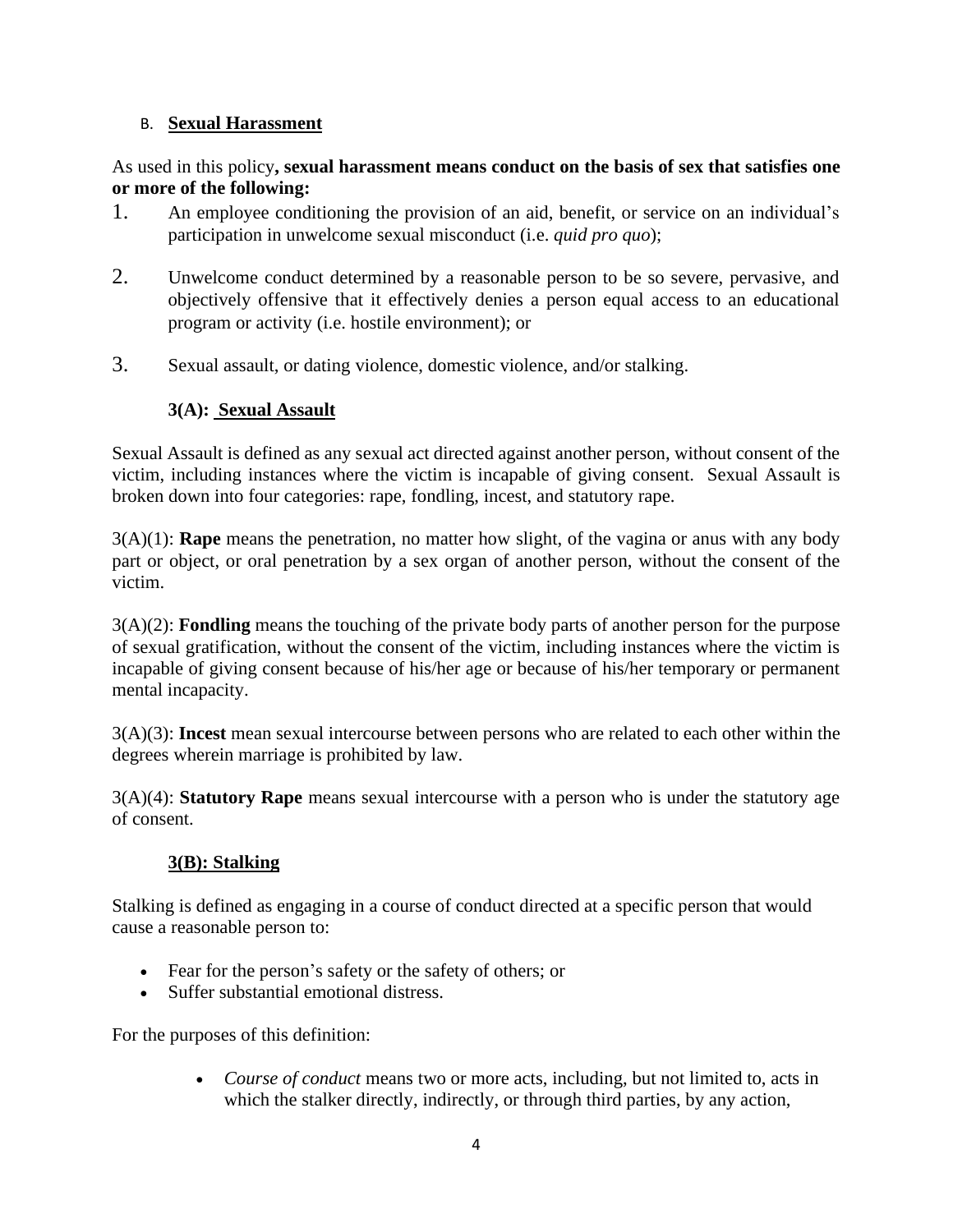method, device, or means, follows, monitors, observes, surveils, threatens, or communicates to or about a person, or interferes with a person's property.

- *Reasonable person* means a reasonable person under similar circumstances and with similar identities to the victim.
- *Substantial emotional distress* means significant mental suffering or anguish that may, but does not necessarily require, medical or other professional treatment or counseling.

Examples of stalking include:

- Repeated, unwanted, and/or intrusive communications from the offender via telephone, text, email, social media, or in-person;
- Gathering of information about a person from family, friends, co-workers, and/or classmates;
- Following or lying in wait for a person at home, school, work, or other locations frequented by the person;
- Posting information or spreading rumors about a person on the internet (social media, postings, instant messages, or by postings of pictures or other information onto websites), in a public place, or by word of mouth;
- Damaging or threatening to damage a person's property; and/or
- Repeatedly sending flowers or other unwanted gifts to a person.

## **3(C): Intimate Partner Violence:**

Intimate Partner Violence includes any act of violence or threatened act of violence against a person who is, or has been involved in a sexual, dating, spousal, domestic, or other intimate relationship with the respondent. The School of Law will not tolerate Intimate Partner Violence of any form.

Intimate Partner Violence is often referred to as dating violence, domestic violence, or relationship violence. Intimate Partner Violence can encompass a broad range of behavior including, but not limited to, physical violence, sexual violence, psychological and/or emotional violence, and economic abuse. It may involve one act or an ongoing pattern of behavior. Intimate Partner Violence may take the form of threats, assault, property damage, violence or threat of violence to one's self, one's sexual or romantic partner, to pets, or to the family members or friends of the sexual or romantic partner. Intimate Partner Violence often includes offenses defined in this policy as sexual assault or stalking, which occur in concert with other forms of psychological, economic, or other abuse. Intimate Partner Violence may affect individuals of all sexes, sexual orientations, gender identities, gender expressions, races, and social and economic backgrounds.

### a. **Dating Violence**

Dating Violence is defined as violence committed by a person who is or has been in a social relationship of a romantic or intimate nature with the victim. The existence of such a relationship shall be determined based on the reporting party's statement and with consideration of the length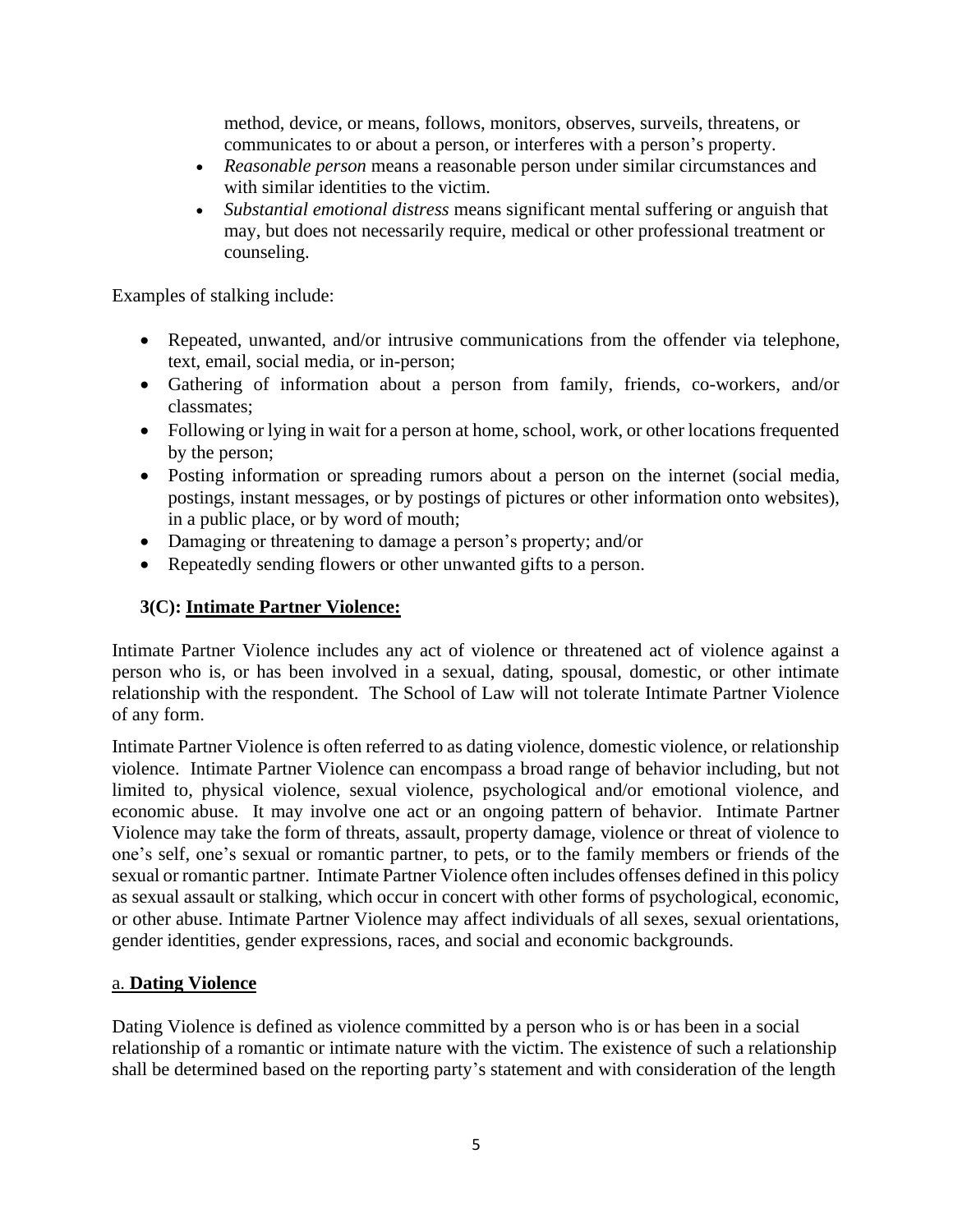of the relationship, the type of relationship, and the frequency of interaction between the persons involved in the relationship. For the purposes of this definition,

- Dating violence includes, but is not limited to, sexual or physical abuse or the threat of such abuse.
- Dating violence does not include acts covered under the definition of domestic violence.

### **b. Domestic Violence**

Domestic Violence is defined as a felony or misdemeanor crime of violence committed,

- By a current or former spouse or intimate partner of the victim;
- By a person with whom the victim shares a child in common;
- By a person who is cohabitating with, or has cohabitated with, the victim as a spouse or intimate partner;
- By a person similarly situated to a spouse of the victim under the domestic or family violence laws of the jurisdiction in which the crime of violence occurred;
- By any other person against an adult or youth victim who is protected from that person's acts under the domestic or family violence laws of the jurisdiction in which the crime of violence occurred.

#### C. **Gender-Based Harassmen**t

Gender-Based Harassment is harassment based on sex, sexual orientation, gender identity, or gender expression, which may include acts of aggression, intimidation, or hostility, whether verbal, physical, graphic, or otherwise based on these actual or perceived characteristics. To qualify as Gender-Based Harassment, the conduct need not involve conduct of a sexual nature.

### **Sexual and Gender-Based Harassment:**

- May be committed by anyone, regardless of gender, age, position, or authority. While there is often a power differential between two persons, perhaps due to differences in age, social, educational, or employment relationships, harassment can occur in any context.
- May be committed by a stranger, an acquaintance, or someone with whom the complainant has an intimate or sexual relationship.
- May be committed by or against an individual or may be a result of the actions of an organization or group.
- May occur by or against an individual of any sex, sexual orientation, gender identity, or gender expression.
- May be committed in the presence of others or when the parties are alone.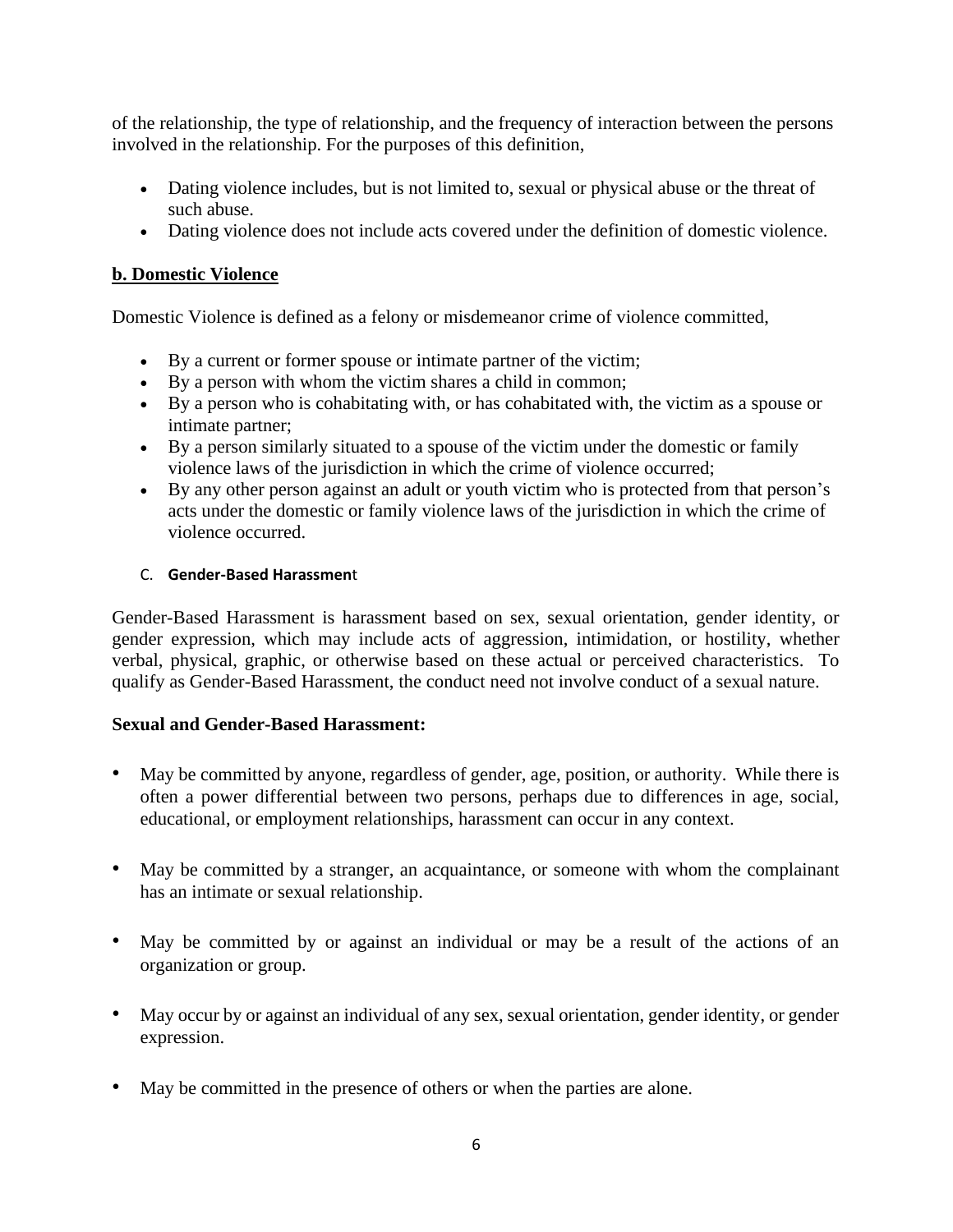**Academic Freedom and Sexual Harassment Provision***:* This policy is consistent with the School of Law's commitment to academic freedom and free speech. This commitment requires that the Law School not abridge community members' expression of ideas in their teaching, learning, and research, including advocacy that may be controversial, provocative, or unpopular. This protection extends to the expression of ideas, however controversial, in the classroom and other campus-related activities. It must be recognized, however, that this protection has its limits. This policy defines those limits, and conduct that is found to be "sexual harassment" or "genderbased harassment" is not consistent with the Law School's commitment to academic freedom and free speech. No member of the community may escape responsibility for engaging in such conduct merely by labeling the conduct as "speech" or other expressive activity.

### D. **Other Key Terms**

Other key terms used in this policy include the following:

**"Consent"** means words or actions that communicate approval of sexual activity taking place between the parties. Consent to one activity does not automatically imply consent to other forms of sexual activity and must be made in the absence of coercion, intimidation, or physical force (threatened, actual, or implied) of any kind. Silence in and of itself cannot be interpreted as consent. In addition, persons who are incapacitated due to alcohol or drugs cannot give consent. Consent to one form of sexual contact does not constitute consent to all forms of sexual contact, nor does consent to sexual activity with one person constitute consent to activity with any other person. Each participant in a sexual encounter must consent to each form of sexual contact with each participant. Even in the context of a current or previous intimate relationship, each party must consent to each instance of sexual contact each time. The consent must be based on mutually understandable communication that clearly indicates a willingness to engage in sexual activity. The mere fact that there has been prior intimacy or sexual activity does not, by itself, imply consent to future acts.

Of important note, an individual who does not physically resist or verbally refuse sexual activity is not necessarily giving consent. Relying solely upon non-verbal communication can lead to a false conclusion as to whether consent was sought or given as does "accepting" consent from someone you know, or reasonably should know, is not capable of providing consent due to their age or their level of intoxication.

**Consent may be withdrawn by any party at any time.** Recognizing the dynamic nature of sexual activity, individuals choosing to engage in sexual activity must evaluate consent in an ongoing manner and communicate clearly throughout all stages of sexual activity. Withdrawal of consent can be an expressed "no" or can be based on an outward demonstration that conveys that an individual is hesitant, confused, uncertain, or is no longer a mutual participant (someone who is not actively reciprocating sexual activity.) Once consent is withdrawn, the sexual activity must cease immediately and all parties must obtain mutually expressed or clearly stated consent before continuing further sexual activity (less duress, coercion, or force as previously mentioned).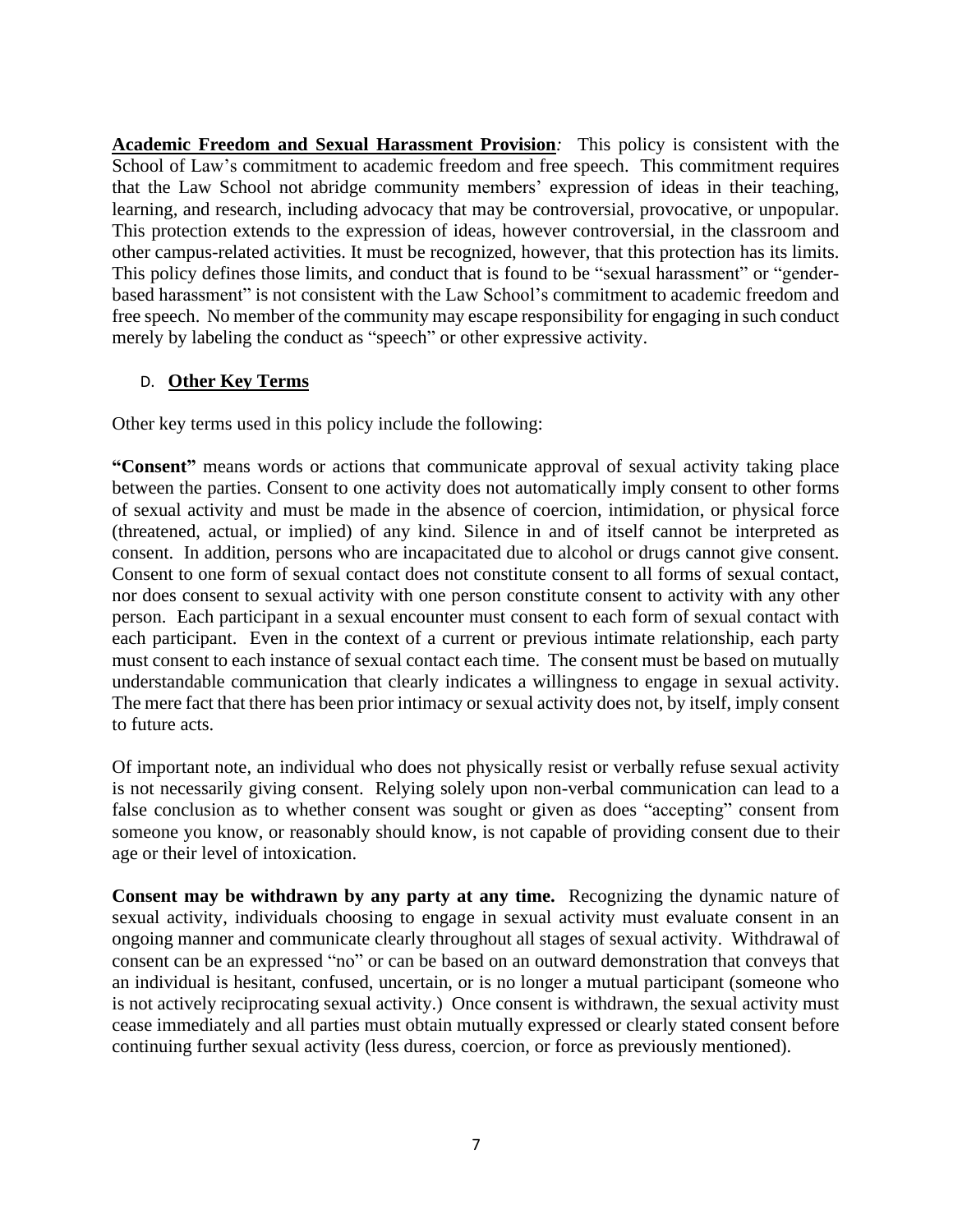**"Force"** is the use or threat of physical violence to overcome an individual's freedom of will to choose whether or not to participate in sexual activity or provide consent. Consent obtained by force is not valid.

For the use of force to be demonstrated, there is no requirement that a complainant resist the sexual advance or request. However, evidence of resistance by the complainant will be viewed as a clear demonstration of a lack of consent.

**"Intimidation"** is the use of implied threats to overcome an individual's freedom of will to choose whether or not to participate in sexual activity or provide consent. Consent obtained by intimidation is not valid.

**"Coercion"** is the improper use of pressure to compel another individual to initiate or continue sexual activity against that individual's will. Consent obtained through coercion is not valid.

Coercion can include a wide range of behaviors, including manipulation, threats, and blackmail. A person's words or conduct are sufficient to constitute coercion if they wrongfully impair another individual's freedom of will and ability to choose whether or not to engage in sexual activity. Examples of coercion include threatening to "out" someone based on sexual orientation, gender identity, or gender expression, and threatening to harm oneself if the other party does not engage in the sexual activity. When someone indicates, verbally or physically, that they do not want to engage in a particular sexual activity, that they want to stop a particular activity, or that they do not want to go past a certain point of sexual interaction, continued activity or pressure to continue beyond that point can be coercive. The School of Law will evaluate the following in determining whether coercion was used: (a) the frequency of the application of pressure, (b) the intensity of the pressure, (c) the degree of isolation of the person being pressured, and (d) the duration of the pressure.

**"Incapacitation"** is a state where an individual cannot make an informed and rational decision to engage in sexual activity because of a lack of conscious understanding of the fact, nature, or extent of the act (e.g., to understand the who, what, when, where, why, or how of the sexual interaction) and/or is physically helpless. For example, an individual is incapacitated, and therefore unable to give consent, if the individual is asleep, unconscious, or otherwise unaware that sexual activity is occurring. An individual will also be considered incapacitated if the person cannot understand the nature of the activity or communicate due to a mental or physical condition, no matter temporary or permanent. Incapacitation may result from the use of alcohol, drugs, or other medication. Consumption of alcohol or other drugs alone is insufficient to establish incapacitation. The impact of alcohol and drugs varies from person to person, and evaluating incapacitation requires an assessment of how the consumption of alcohol and/or drugs impacts an individual's: (1) decisionmaking ability; (2) awareness of consequences; (3) ability to make informed judgments; or (4) capacity to appreciate the nature and scope of the act.

It shall not be a valid excuse that the respondent believed that the complainant consented to the sexual activity if the respondent knew or reasonably should have known that the complainant was unable to consent to the sexual activity under any of the following circumstances: (a) the complainant was asleep or unconscious; (b) the complainant was incapacitated due to the influence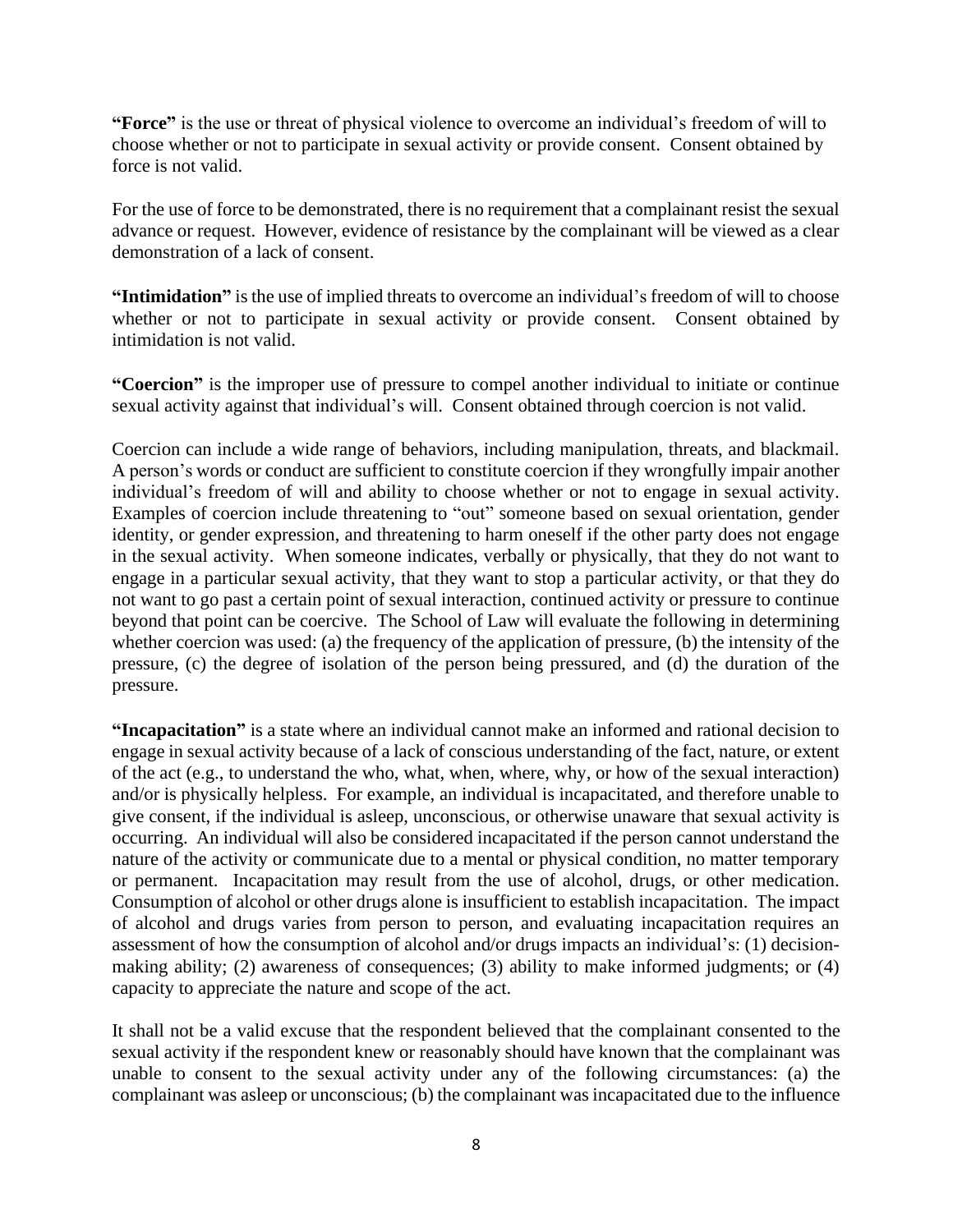of drugs, alcohol, or medication, so that the complainant could not understand the fact, nature, or extent of the sexual activity; (c) the complainant was unable to communicate due to a mental or physical condition.

Whether the respondent reasonably should have known that the complainant was incapacitated will be evaluated using an objective reasonable person standard. The fact that the respondent was unaware of the complainant's incapacity is irrelevant to this analysis, particularly where the respondent's failure to appreciate the complainant's incapacitation resulted from the respondent's failure to take reasonable steps to determine the complainant's incapacitation or where the respondent's own use of alcohol or drugs caused the respondent to misjudge the complainant's incapacity.

It is the responsibility of each party to be aware of the intoxication level of the other before engaging in sexual activity. In general, sexual activity while under the influence of alcohol or other drugs poses a risk to all parties. If there is any doubt as to the level or extent of the other individual's intoxication, it is safest to forgo or cease any sexual contact or activity. Being intoxicated by drugs or alcohol is no defense to any violation of this policy and does not diminish one's responsibility to obtain consent.

## **V. RETALIATION**

The School of Law prohibits retaliation against any individual who, in good faith, complains of a violation of the School of Law's Title IX Policy or assists by providing information about an allegation of discrimination, including a complaint of sexual misconduct. The School of Law considers an act of retaliation against a complainant or witness a separate violation of this policy and will be adjudicated as such.

## **VI. POLICY ON CONSENSUAL RELATIONS BETWEEN FACULTY AND STUDENTS AND EMPLOYEES AND SUBORDINATES**

The School of Law has no formal policy on consensual relationships between faculty and students; however, romantic or intimate relationships between employees and students and between supervisors and their subordinates with whom they have an academic or supervisory relationship are fraught with the potential for abuse and are discouraged. Similarly, romantic or intimate relationships between an employee and his or her subordinate compromises the School of Law's ability to enforce its policy protecting persons from sexual harassment. There are power differentials that exist between faculty and their students and employees and their bosses. Thus, relationships that begin as consensual can later be determined to be non-consensual. Consequently, the School of Law does not wish to interfere with private choices regarding personal relationships, but strongly discourages employees and students from engaging in consensual intimate and/or sexual relationships and retains the right to take necessary action should it find evidence of an abuse of power.

## **VII. HOW TO REPORT A COMPLAINT OF SEXUAL MISCONDUCT**

Members of the School of Law are strongly encouraged to promptly report all incidents of discrimination and harassment, to include sexual misconduct, whether experienced personally or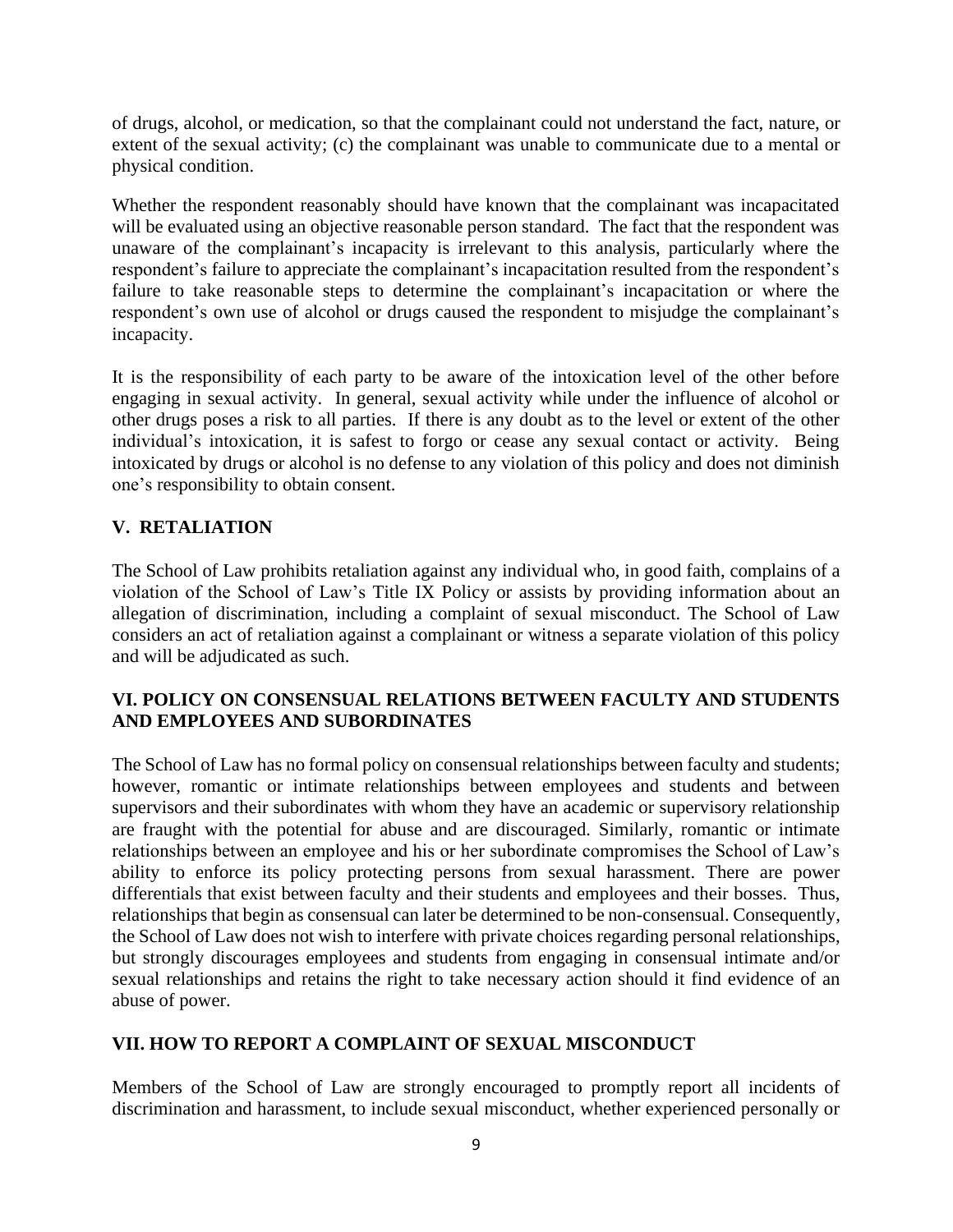observed. Any person may report sex discrimination, including sexual harassment (whether or not the person that reports is the person alleged to be the victim of the conduct that could constitute a violation of this policy in person), by mail, by telephone, by electronic mail, or by any other means that result in the Title IX Coordinator receiving the person's written or verbal report. Such a report may be made at any time (including during non-business hours) by using the below contact information:

#### Shera Silvis Title IX Coordinator and Director of Human Resources 494/496 King Street, Second Floor (843) 377-4904 ssilvis@charlestonlaw.edu

Reports can also be made to the Title IX Team:

| <b>Name</b>                                                                                     | <b>Address</b>                                  | <b>Telephone &amp; Email</b>                  |
|-------------------------------------------------------------------------------------------------|-------------------------------------------------|-----------------------------------------------|
| Dean, Larry Cunningham                                                                          | 385 Meeting Street, Third<br>Floor              | 843.377.2145<br>lcunningham@charlestonlaw.edu |
| Title IX Coordinator & Director<br>of Human Resources, Shera Silvis                             | 494/496 King Street, Second<br>Floor            | 843.377.4904<br>ssilvis@charlestonlaw.edu     |
| Deputy Title IX Coordinator &<br>Associate Dean of Students,<br><b>Nick Sanders</b>             | 385 Meeting Street, Second<br>Floor             | 843.377.1104<br>nsanders@charlestonlaw.edu    |
| Deputy Title IX Coordinator &<br><b>Associate Dean for Academic</b><br>Affairs, Margaret Lawton | 385 Meeting Street, Third 843.377.2423<br>Floor | mlawton@charlestonlaw.edu                     |
| Title IX Decision-Maker &<br><b>Associate Dean for Information</b><br>Services, Katie Brown     | 81 Mary Street, Second Floor                    | 843.377.2432<br>kbrown@charlestonlaw.edu      |
| Title IX Decision-Maker &<br>Professor of Law, Miller Shealy                                    | 835 Meeting Street, Third<br>Floor              | 843.377.2148<br>mshealy@charleston.edu        |
| Title IX Decision-Maker &<br>Director of Business Operations,<br>RJ Quillinan                   | 385 Meeting Street, Second<br>Floor             | 843.377.2141<br>rjquillinan@charlestonlaw.edu |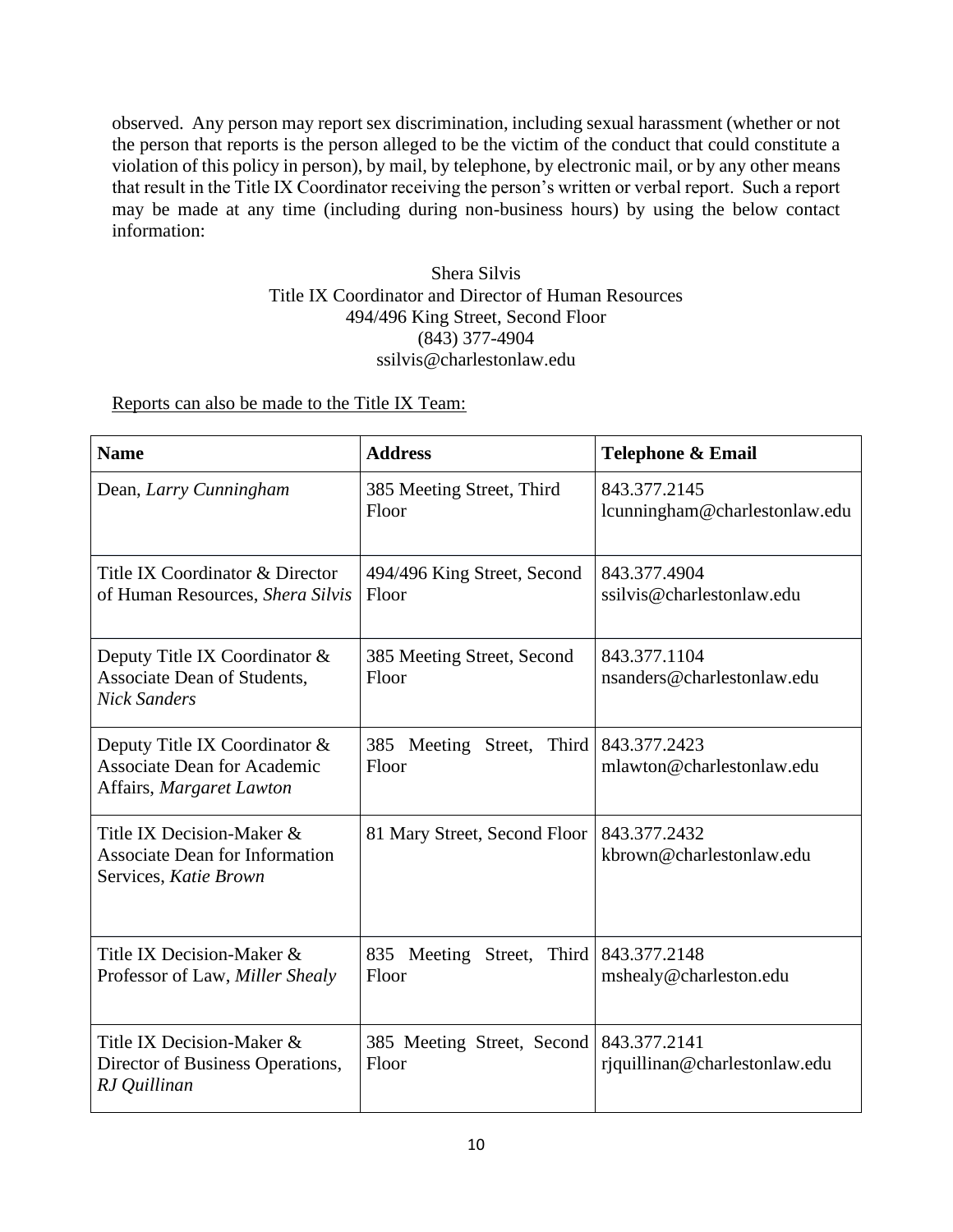| Title IX Investigator & Associate<br>Director of Career Services,<br><b>Emily Guerrero</b> | 385 Meeting Street                        | 843.377.1394<br>eguerrero@charlestonlaw.edu            |
|--------------------------------------------------------------------------------------------|-------------------------------------------|--------------------------------------------------------|
| Title IX Investigator & HR<br>Administrator, Laura Morse                                   | 494/496 King Street, Second<br>Floor      | 843.377.1395<br>lmorse@charlestonlaw.edu               |
| Title IX Investigator & Director<br>of Financial Aid, Bobby Greer                          | 494<br>King<br>Street,<br>Second<br>Floor | 843.377.4901<br>bgreer@charlestonlaw.edu               |
| <b>Campus Security</b>                                                                     | 385<br>Meeting<br>Street,<br>Floor        | First   843.377.4911<br>csolsecurity@charlestonlaw.edu |

Anonymous reports are also accepted and should be directed to the Title IX Coordinator and Director of Human Resources, Shera Silvis via email at [ssilvis@charlestonlaw.edu](mailto:ssilvis@charlestonlaw.edu) or via mail using the contact information previously provided, but the supplier of the anonymous report should be mindful that failure to disclose personally identifying information about the accused party, the victim of the misconduct, or the facts and circumstances regarding the misconduct severely limit the School of Law's ability to respond to, address, and remedy the effects of sexual misconduct.

If a member of the Title IX Team learns of a possible violation of this policy then he/she has a duty to report the information to the Title IX Coordinator, and to include the personally identifiable information regarding the parties. The School of Law has no on site medical or counseling facilities, hence no "confidential" reporting office exists. No matter to whom the report is made, the School of Law will keep information regarding a complaint as private as possible (only sharing information with those individuals that have a need to know).

#### **VIII. SUPPORTIVE MEASURES, EMERGENCY REMOVAL, AND ADMINISTRATIVE LEAVE**

### **A. Supportive Measures**

*Supportive measures* are non-disciplinary, non-punitive individualized services offered as appropriate, as reasonably available, and without fee or charge to the complainant or the respondent before or after the filing of a formal complaint or where no formal complaint has been filed. Such measures are designed to restore or preserve equal access to the School's educational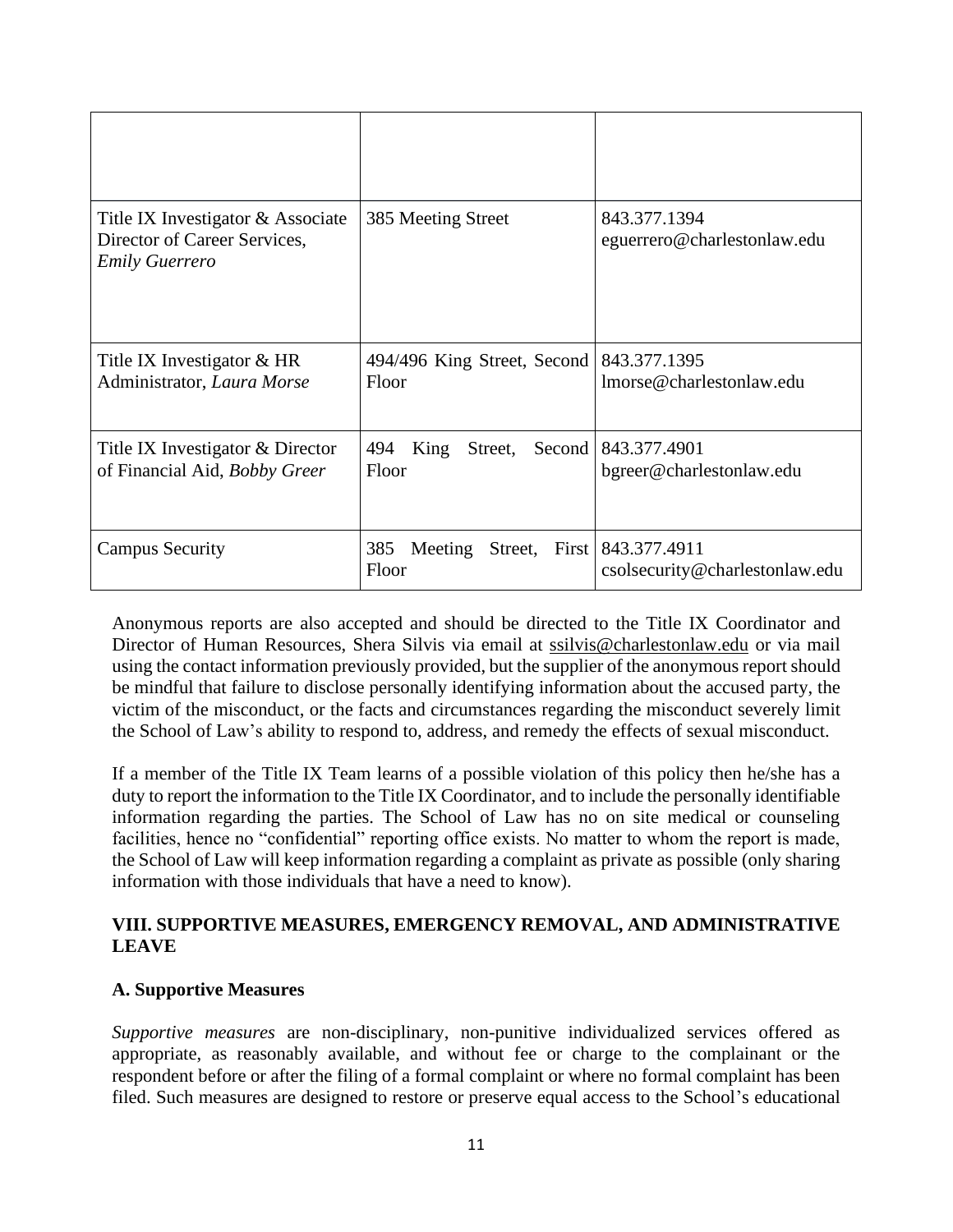program or activity without unreasonably burdening the other party, including measures designed to protect the safety of all parties or the School's educational environment, or deter sexual harassment.

Supportive measures may include the following:

- counseling
- extensions of deadlines or other course-related adjustments
- modifications of work or class schedules
- campus escort services
- mutual restrictions on contact between the parties
- changes in work locations
- leaves of absence
- increased security and monitoring of certain areas of the School's campus, and other similar measures.

The School will maintain as confidential any supportive measures provided to the complainant or respondent, to the extent that maintaining such confidentiality would not impair the ability of the School to provide the supportive measures.

The Title IX Coordinator is responsible for coordinating the effective implementation of these supportive measures.

### **B. Emergency Removal**

The School of Law reserves the right to remove a respondent from the School of Law's educational program or activity on an emergency basis. However, prior to any emergency removal, the Title IX Coordinator shall undertake an individualized safety and risk analysis; if the Title IX Coordinator determines that the respondent poses an immediate threat to the physical health or safety of any student or other individual arising from the allegations of sexual harassment, then the Title IX Coordinator shall provide the respondent with written notice and an opportunity to challenge the decision by submitting a written appeal to the Dean or their Designee within two business days following the removal. The Dean or their Designee shall issue a decision regarding the appeal within three (3) business days. This paragraph shall not be construed to modify any rights under the Individuals with Disabilities Education Act, Section 504 of the Rehabilitation Act of 1973, or the Americans with Disabilities Act.

### **C. Administrative Leave**

The School of Law reserves the right to place a non-student employee respondent on administrative leave during the investigation and resolution of a formal complaint.

### **IX. INVESTIGATION, RESOLUTION PROCESS, AND RIGHT TO APPEAL**

The Title IX Coordinator, Deputy Title IX Coordinators, and Investigators are trained annually on the issues related to domestic violence, dating violence, sexual assault, and stalking, and instructed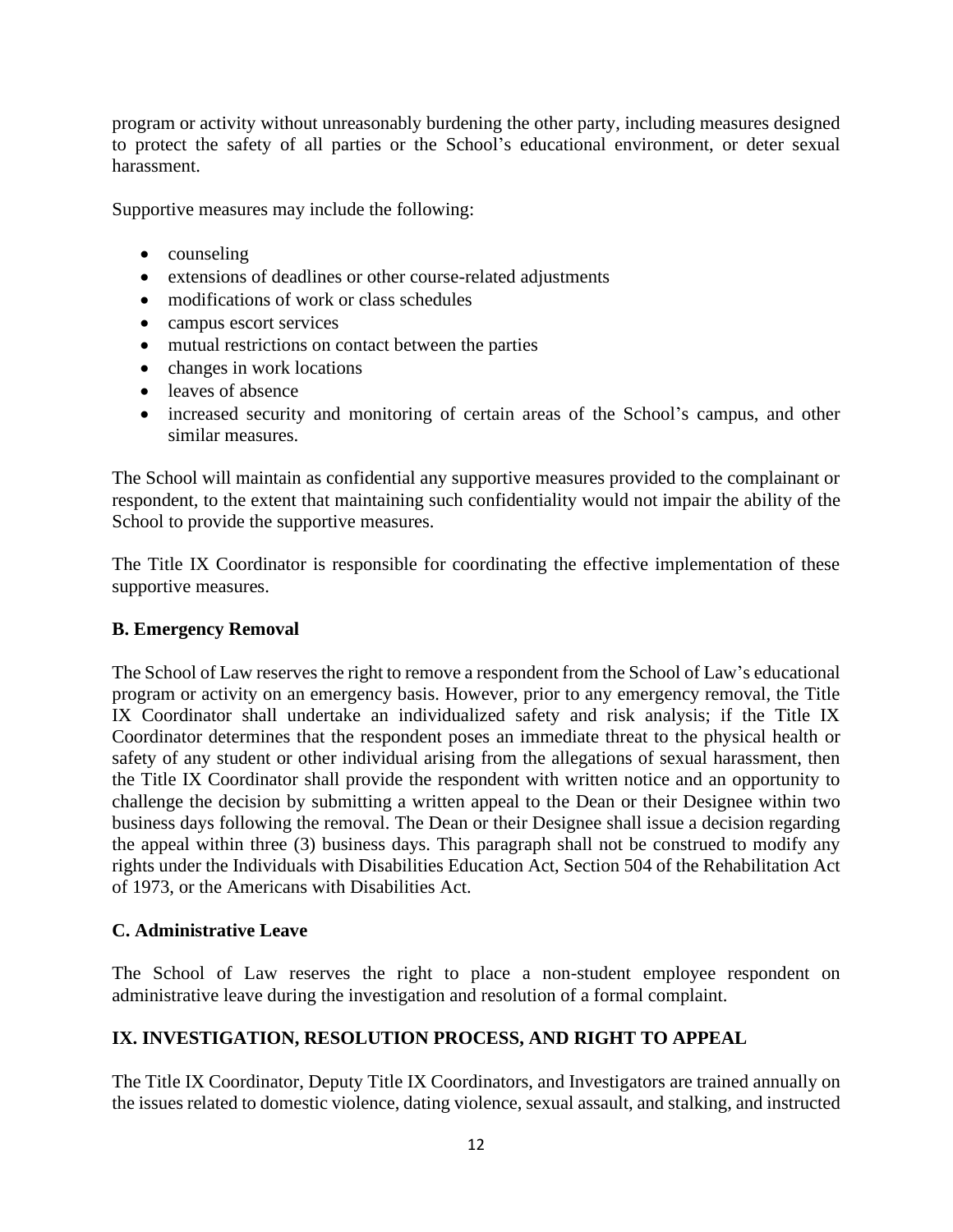on how to conduct investigations, including instruction on technology used during a live hearing, and how to administer a conduct process that protects the safety of victims and promotes accountability. In proceedings under this policy, the standard of proof used to determine whether or not a violation of this policy has occurred is a preponderance of evidence, which means it is more likely than not the misconduct occurred.

The Title IX Coordinator reserves the right to sign reports against a student or employee in order to trigger the grievance and disciplinary procedures set forth in this policy. In addition, an individual does not have to be a member of the School of Law community to file a report under this policy. The School of Law reserves the right to outsource investigations (including the investigator, decision-maker, and advisor roles) to qualified third parties in its sole discretion. The parties may request an alternate investigator upon written notice of an allegation of bias and supporting rationale to the Title IX Coordinator. The Title IX Coordinator will then determine whether or not it is appropriate to add and/or remove an investigator from the case.

The respondent is presumed to be not responsible for the alleged conduct unless and until a determination regarding responsibility is made at the conclusion of the grievance process.

# **A. INVESTIGATION:**

- 1. Upon receiving a formal complaint, the Title IX Coordinator will assess the complaint to ensure this policy has appropriate jurisdiction (and will refer out to the appropriate individual or office if what is being alleged is outside the scope of this policy.)
- 2. If the formal complaint appears upon initial assessment to be a possible violation of the Sexual Misconduct Policy, the Title IX Coordinator will assign the case for investigation within three (3) business days and will provide written notice to the parties.
- 3. The Investigator(s) will conduct a prompt, thorough, and impartial investigation into the facts of the case and will interview the complainant, respondent, witnesses, or others who may have relevant information, and collect any other evidence deemed relevant to the case from the parties and witnesses. The Investigator(s) shall conduct an objective evaluation of all relevant evidence—including both inculpatory and exculpatory evidence. Credibility determinations may not be based on a person's status as a complainant, respondent, or witness.
- 4. At the conclusion of the investigation (which normally does not exceed sixty (60) days) the Investigator(s) will deliver a report summarizing the relevant evidence to the Title IX Coordinator who will contact the parties and provide both with separate access to the relevant evidence and notify them of the date, time, and place of the live hearing.
- 5. The parties shall have an opportunity to correct any item allegedly submitted by the party that they state is factually inaccurate and to provide anything additional that they would like considered at the formal hearing to the Title IX Coordinator. The parties will have ten (10) business days after receiving access to the relevant evidence to submit additional evidence to the Title IX Coordinator. The Investigator(s) will determine whether any additional evidence is relevant and provide both parties the opportunity to review all additional evidence prior to the hearing.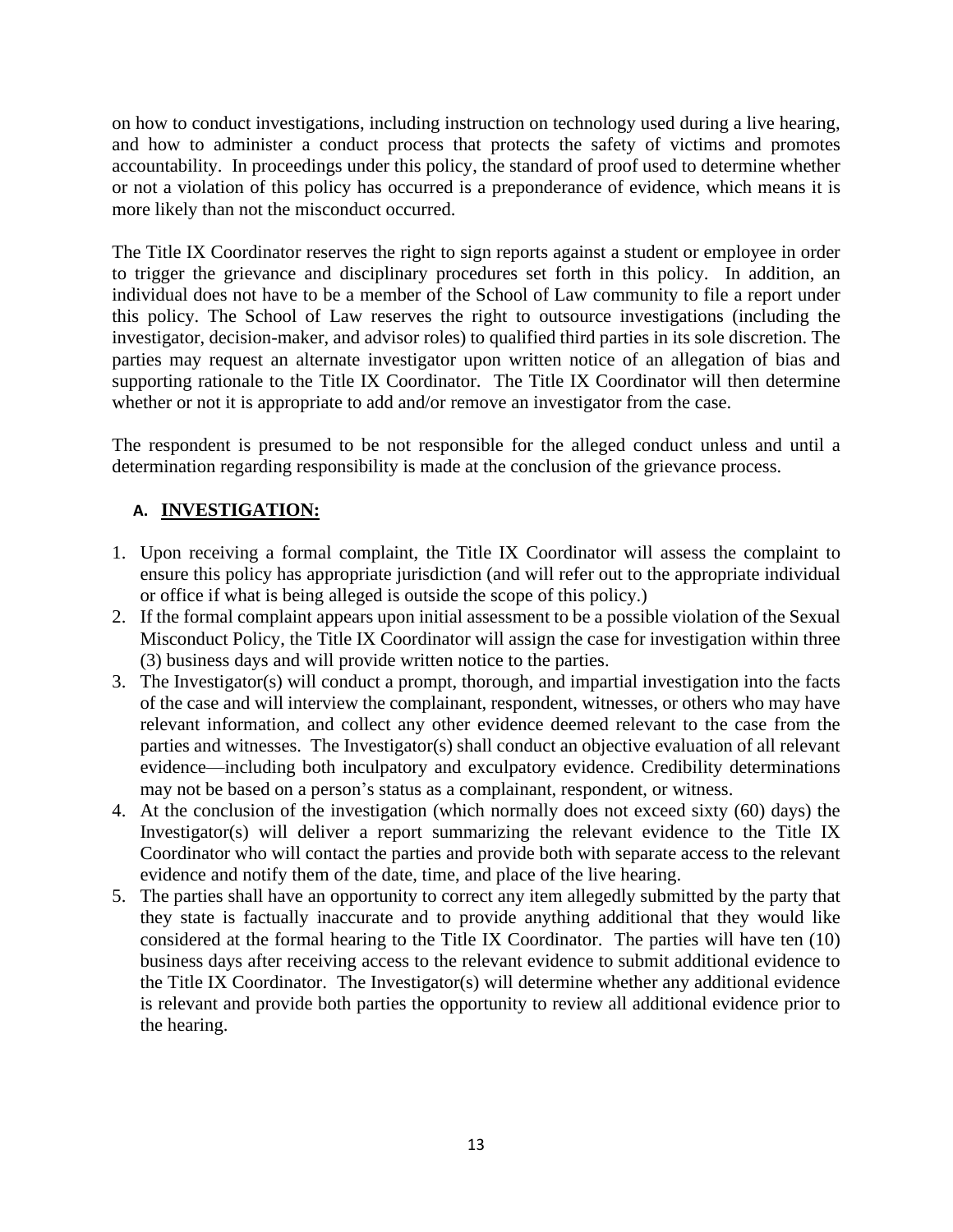### B. **LIVE HEARING**

- 1. The Title IX Coordinator shall appoint a Decision-Maker who (1) is not the Title IX Coordinator or Investigator(s); (2) is free from conflict of interest or bias, including bias for or against complainants or respondents; and, (3) who has been trained on topics including how to serve impartially, issues of relevance, including how to apply the rape shield protections provided for complainants, and any technology to be used at the hearing.
- 2. A live hearing shall be held before the Decision-Maker.

A) The Decision-Maker has absolute discretion to determine the format for the hearing and to determine which witnesses are relevant to the outcome determination.

B) The Decision-Maker cannot draw an inference about the determination regarding responsibility based solely on a party's or witness's absence from the live hearing or refusal to answer cross-examination or other questions.

C) A Decision-Maker may decline to hear from a witness if the Decision-Maker concludes that the information is not necessary for their final determination.

- a) If either party wishes to call witnesses at the live hearing, the following must be submitted no later than twelve (12) business days before the hearing to the Decision-Maker and the Title IX Coordinator via e-mail:
	- 1. The name of any witness(es);
	- 2. A written statement and/or description of what each witness observed, if not already provided during the investigation;
	- 3. A summary of why the witness's presence is relevant to making a decision about responsibility at the hearing; and
	- 4. The reason the witness was not interviewed by the Investigator(s), if applicable.
- b) The Decision-Maker will determine if the proffered witness(es) has relevant information and if there is sufficient justification for permitting a witness who was not interviewed by the Investigator(s). The Decision-Maker shall determine whether such witness shall be allowed to testify at the live hearing, and shall notify the party who proffered the witness(es) of its determination no later than ten (10) business days of the live hearing.
- 3. **Cross-examination** shall be permitted under the following circumstances:
	- The Decision-Maker must permit each party's advisor to ask the other party and any witnesses all relevant questions and follow-up questions, including those challenging credibility (except as explained below\*). Such cross-examination at the live hearing must be conducted directly, orally, and in real time by the party's advisor of choice and never by a party personally.
		- o \*Questions and evidence about the complainant's sexual predisposition or prior sexual behavior are not relevant, unless such questions and evidence about the complainant's prior sexual behavior are offered to prove that someone other than the respondent committed the conduct alleged by the complainant, or if the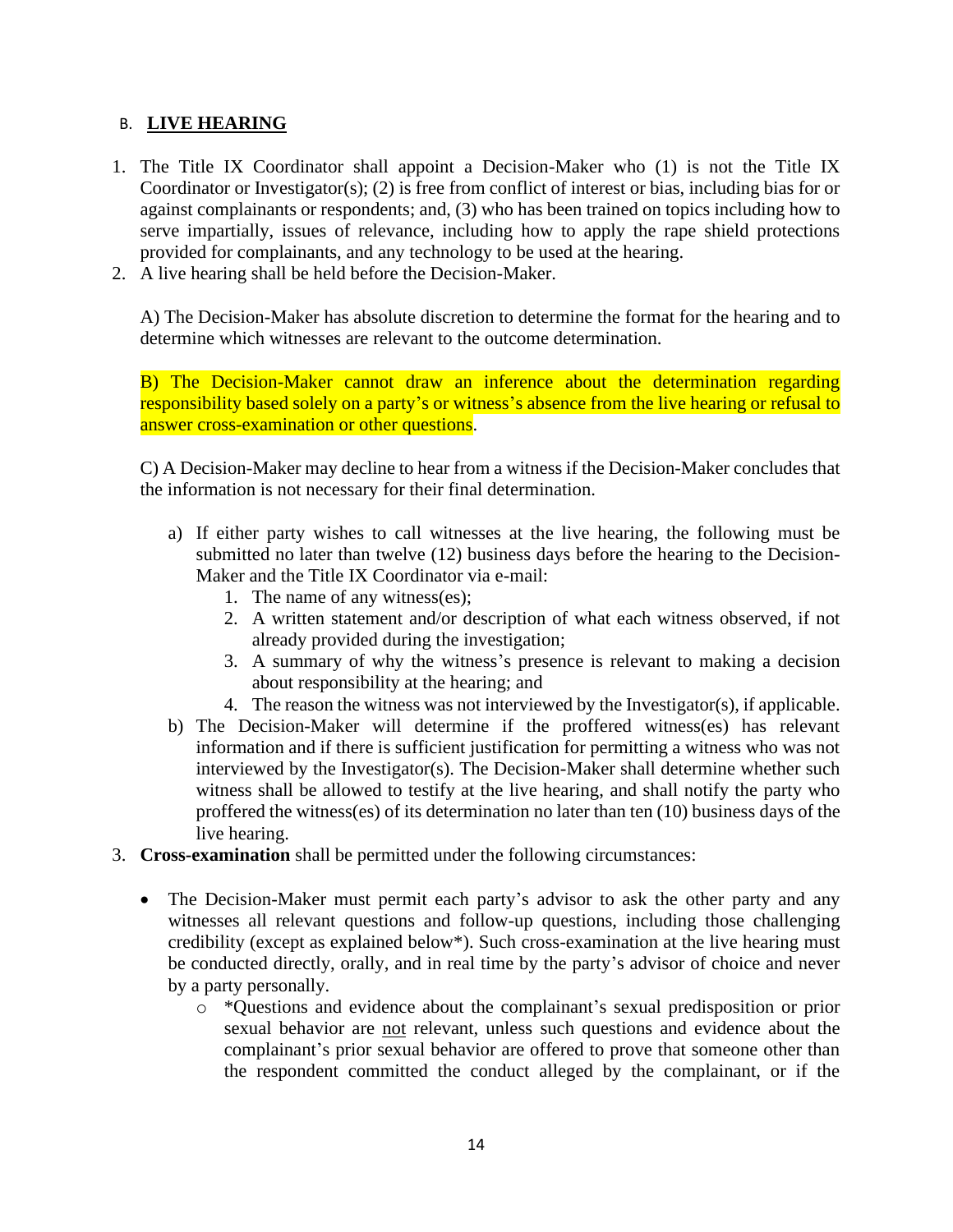questions and evidence concern specific incidents of the complainant's prior sexual behavior with respect to the respondent and are offered to prove consent.

- At the request of either party (or as the School may determine necessary due to COVID-19 social distancing guidance etc.), the School of Law will conduct the live hearing with the parties located in separate rooms with technology enabling the Decision-Maker and parties to simultaneously see and hear the party or the witness answering questions.
- 4. The School of Law shall keep an official record of the hearing in an audio format; ANY OTHER RECORDING IS PROHIBITED. Violators of this prohibition may be subject to disciplinary action. The audio recording of the live hearing shall be available to the parties upon request.
- 5. The outcome of the hearing, the reasons for the findings, and any sanction(s) imposed shall be conveyed to the complainant and the respondent simultaneously and in writing by email.
- *6.* The complainant and the respondent have the right to appeal determinations regarding responsibility to the Dean of the School of Law. Appeals are discussed below.

**Privilege:** No Title IX Team member, including the Decision-Maker, may require, allow, rely upon, or otherwise use questions or evidence that constitute, or seek disclosure of, information protected under a legally recognized privilege, unless the person holding such privilege has waived the privilege.

**Advisor of Choice:** The complainant and the respondent each have the opportunity to be advised by a personal advisor of their choice, at their expense, at any stage of the process and to be accompanied by that advisor at any meeting or hearing in which the complainant or the respondent is required to be present. If a party does not have an advisor, the School of Law shall provide a an advisor. An advisor may only consult and advise his or her advisee, but not speak for the advisee at any meeting nor may the advisor direct questions to any administrator, party, or witness in the process other than as set forth above.

**Timeline**: Typically, the investigation and hearing under this policy will not exceed ninety (90) days although the School of Law reserves the right to exceed this timeframe in order to conduct a thorough investigation or other appropriate proceedings. If the investigation does or is anticipated to exceed 90 days, the School of Law will notify the complainant and respondent in writing and will advise them of the reason for the delay and the anticipated timeframe for the completion of the investigation and/or resolution.

# **C. APPEAL**

Both the complainant and the respondent have a right to appeal the finding on the following bases: (1) procedural irregularity that materially affected the outcome of the matter, (2) new evidence not available at the time of the hearing, (3) the Title IX Coordinator, Investigator(s), and/or Decision-Maker had a conflict of interest or bias that materially affected the outcome of the case, and/or (4) excessive sanction. Both parties will have **five (5) business days from notification** of the outcome to appeal in writing to the Dean via email at the following address: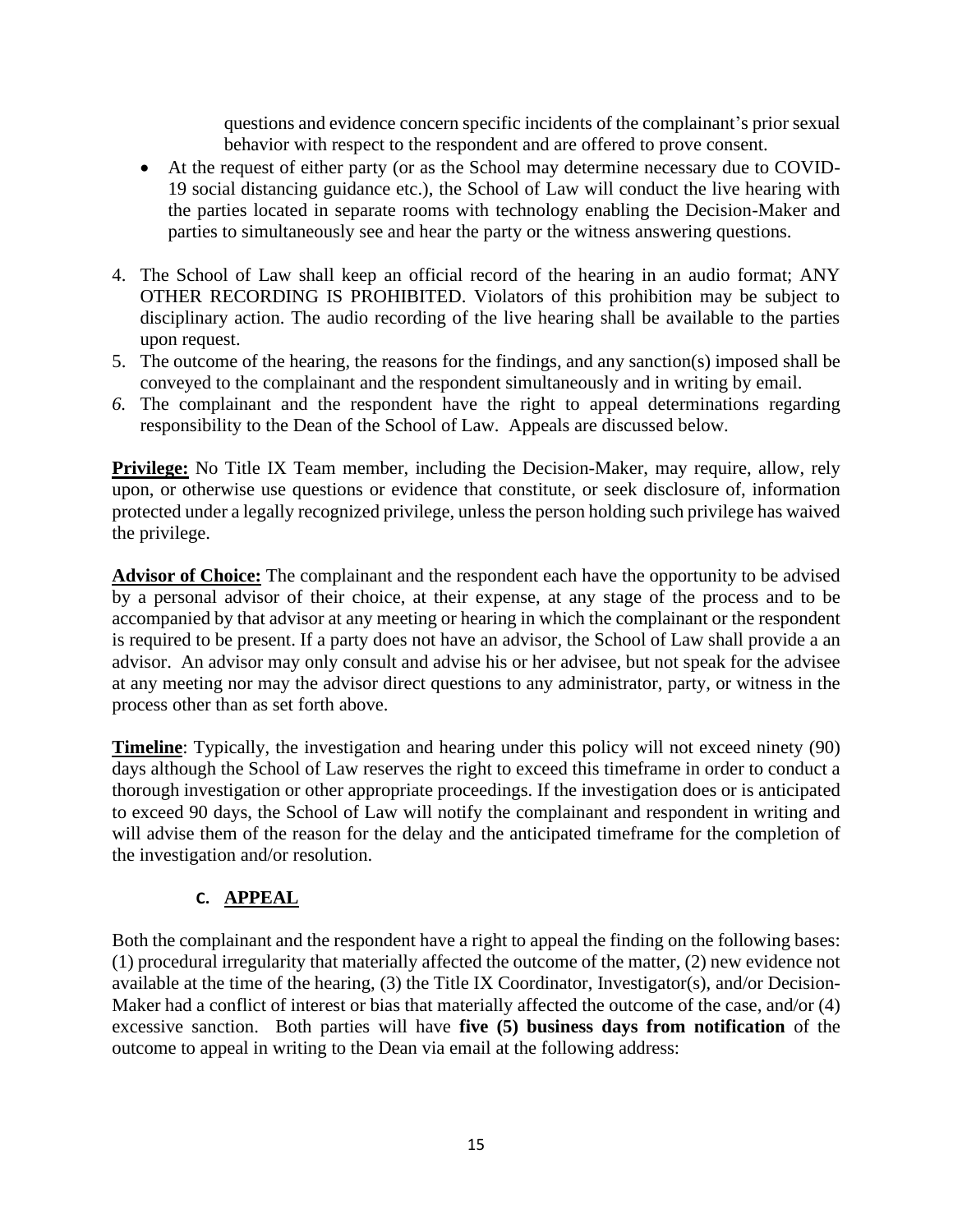#### **Dean Larry Cunningham lcunningham@charlestonlaw.edu**

Once the Dean receives an appeal, he will notify the other party and provide the other party with an opportunity to review the submitted appeal and submit a written response within seven (7) business days. The Dean reserves the right to extend this deadline under exceptional circumstances.

Appellate review is a review of the record only (except as to a claim of new evidence). There are no additional meetings with the involved parties unless there are exceptional circumstances as determined by the Dean, in which case the Dean must offer both the complainant and the respondent the same opportunity to discuss the case.

Upon review of the record, the Dean (or his Designee) may respond as follows:

- (1) Affirm the Decision-Maker's decision in all respects
- (2) Modify the Decision-Maker's decision
- (3) Vacate and dismiss the Decision- Maker's decision
- (4) Vacate and remand to the Decision-Maker for further proceedings.

The Dean or his/her Designee shall issue a written decision to both parties within thirty (30) days. The decision of the Dean or his/her Designee on any appeal will be final.

### **D. DISMISSAL OF COMPLAINT**

The School of Law reserves the right to dismiss the formal complaint or any allegations therein, if at any time during the hearing or investigation: (1) a complainant notifies the Title IX Coordinator in writing that the complainant would like to withdraw the formal complaint or any allegations therein; (2) the respondent is no longer enrolled or employed by the School; or (3) specific circumstances prevent the School from gathering evidence sufficient to reach a determination as to the formal complaint or allegations. A dismissal under this section is at the sole discretion of the School of Law. Upon dismissal of a complaint, the Title IX Coordinator shall send written notice of the dismissal to the parties including the reason(s) for dismissal.

### **E. SANCTIONS**

For accused individuals who are students, the possible outcomes for violations of this policy include:

- Expulsion
- Suspension
- A letter of reprimand to be made a permanent part of the student's file
- Public service
- Remedial Education
- Denial of Degree.

For accused individuals who are faculty or staff members, the possible outcomes include:

• Termination from the School of Law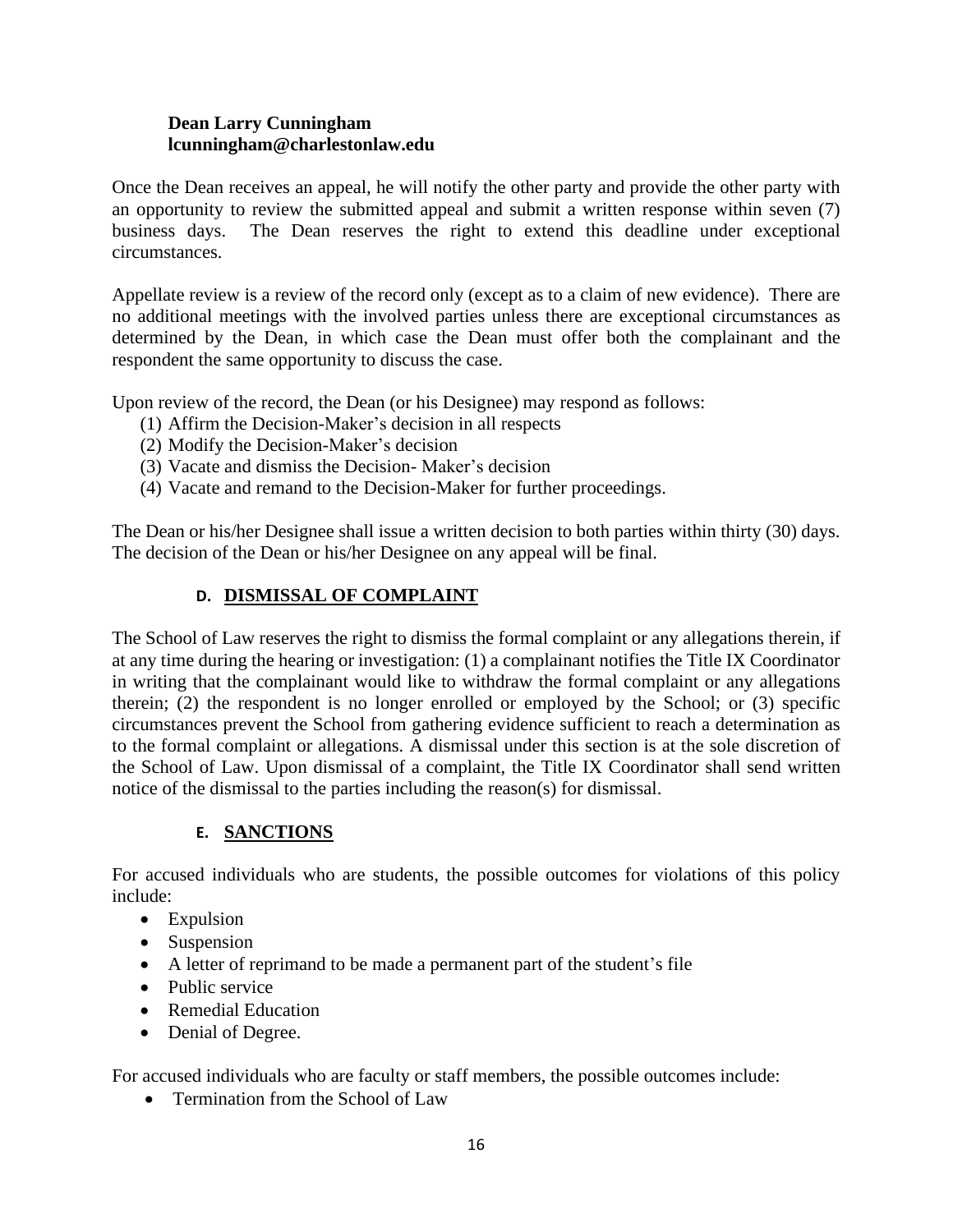- Demotion
- Suspension
- Transfer
- A letter of reprimand to be made a permanent part of the employee's file (Faculty members should review the Faculty Handbook for further information).

**Sanctions are effective immediately. If the respondent appeals the Decision-Maker's determination, the sanction(s) will continue in effect during the appeal. The sanction(s) may be lifted only if, as a result of the final outcome of the appeal, the respondent is found not responsible for one or more of the policy violations as stated in the Dean's written determination.**

### F. **REMEDIES**

In certain circumstances, remedial measures may be required to stop harassment, prevent its recurrence, and remedy its effects. These measures include, but are not limited to:

- counseling
- extensions of deadlines or other course-related adjustments
- modifications of work or class schedules
- campus escort services
- mutual restrictions on contact between the parties
- changes in work locations
- leaves of absence
- increased security and monitoring of certain areas of the School's campus, and other similar measures.

## *G.* **INFORMAL RESOLUTION**

When appropriate, certain student-on-student or employee-on-employee complaints may be resolved by the Title IX Coordinator or Deputy Coordinators without a formal resolution. Both parties must give voluntary, informed, and written consent to attempt informal resolution. Either party may elect to go through the formal process at any point prior to the resolution. The Title IX Coordinator will facilitate the resolution and give final sanction(s) as deemed suitable and provide written notice simultaneously to the parties. Possible remedial measures and/or sanctions may include, but are not limited to:

- Permanent no-contact orders
- Written apology and/or explanation of the circumstances surrounding the grievance
- Community service.

## **X. HOW TO BE AN ACTIVE BYSTANDER**

Bystanders play a critical role in the prevention of sexual and relationship violence. Bystanders are persons who observe red-flag behavior and have the opportunity to intervene to prevent the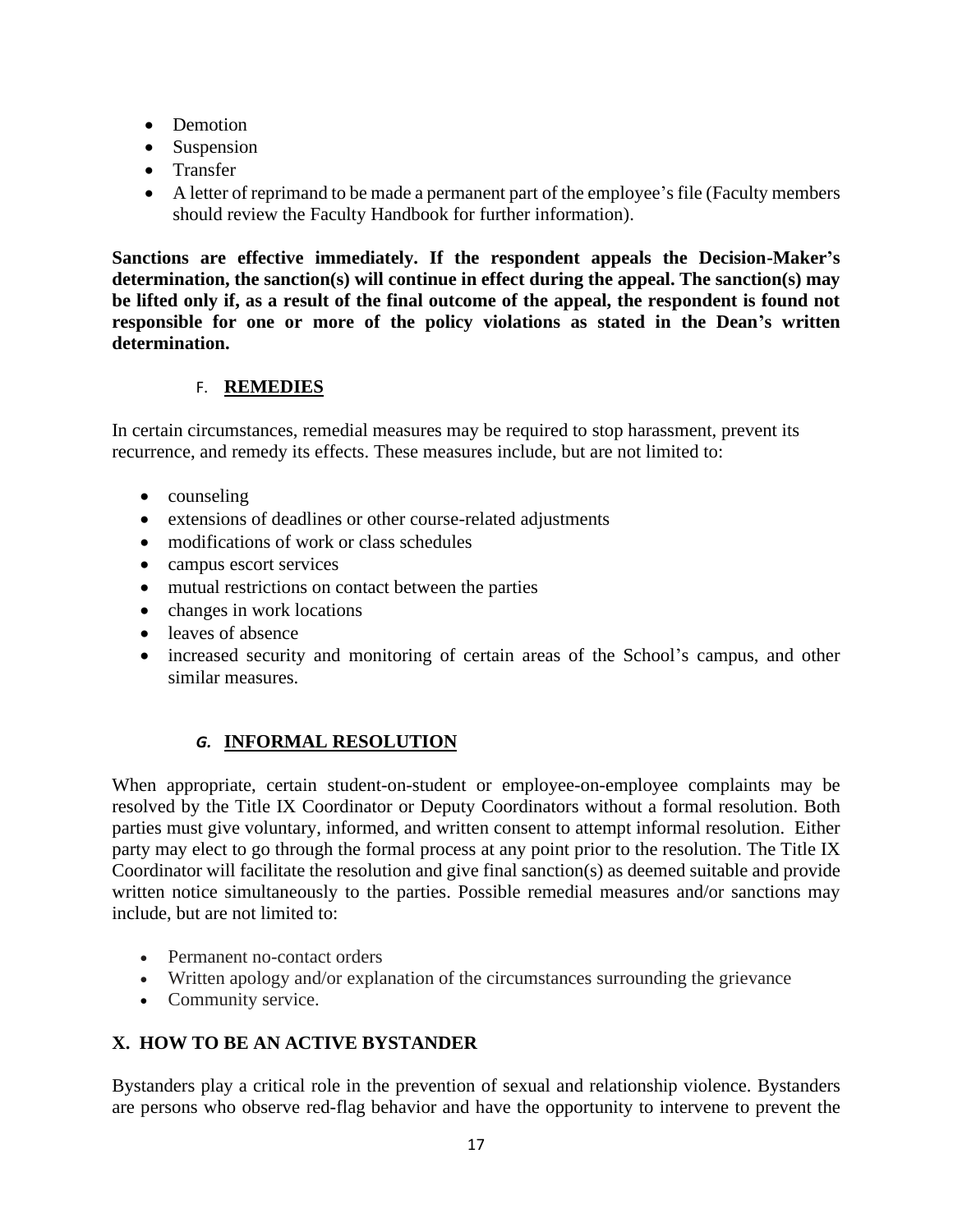sexual misconduct from occurring. "Red flag" behavior includes things like seeing a person who is too drunk to provide self-care being isolated by a person. A bystander can intervene to stop the potential offender from taking the incapacitated person away by interrupting, calling for help, calling a friend of the person to come get them, or distracting the potential offender by speaking up and calling out the behavior. Not allowing the isolation stops the sexual assault from being able to occur. We want to promote a culture of community accountability where bystanders are actively engaged in the prevention of violence without causing further harm. We may not always know what to do even if we want to help. If you see sexual misconduct in any form and do not feel safe to intervene to stop it, call 911. Further information regarding bystander intervention is provided in CSOL's training programs and may be found by contacting Shera Silvis.

## **XI. SECURITY**

The Charleston School of Law has a Director of Security and security officers supplied through an independent contractor, AlliedBarton. Additionally, the Charleston School of Law hires off-duty City of Charleston Police Department Officers to monitor the areas near School of Law facilities during early morning and evening hours. The School of Law has a verbal agreement with the City of Charleston Police Department to immediately exchange information of criminal activity in the area of the School of Law, consistent with similar arrangements between the City of Charleston Police Department and other area schools.

Criminal incidents reported to School of Law officials and AlliedBarton personnel may be referred to the City of Charleston police who have jurisdiction on the campus and the authority to make arrests. AlliedBarton security officers have arrest powers on School of Law property and will exercise them in cases which may involve imminent harm. All crime victims and witnesses are strongly encouraged to immediately report a crime to on-duty security personnel, designated School of Law officials (the "Title IX Team"), and the appropriate police agency. Prompt reporting will assure timely warning notices on-campus and timely disclosure of crime statistics.

The Charleston School of Law does not have any off-campus student organizations. AlliedBarton security officer's jurisdiction is limited to School of Law property. City of Charleston Police have primary jurisdiction in all areas in the vicinity of the School of Law.

#### **XII. REPORTING A COMPLAINT OF SEXUAL MISCONDUCT DIRECTLY TO LOCAL POLICE**

If you choose to pursue criminal charges in your case, the City of Charleston Police Department will be notified and generate their own report, which will be forwarded to a detective in the Special Victims Unit. The Charleston Police Department works in concert with the Solicitor for the Ninth Judicial Circuit, who houses the Victim and Witness Assistance Program. This program has trained professional staff who will help you understand and navigate the criminal justice process. The School of Law strongly encourages any complainant of sexual misconduct to report the incident to the local police when the incident may constitute a crime. The School of Law, upon a complainant's request, will assist the victim in contacting the City of Charleston Police Department. A complainant also has the right to decline to notify local police (unless they are under the age of 18).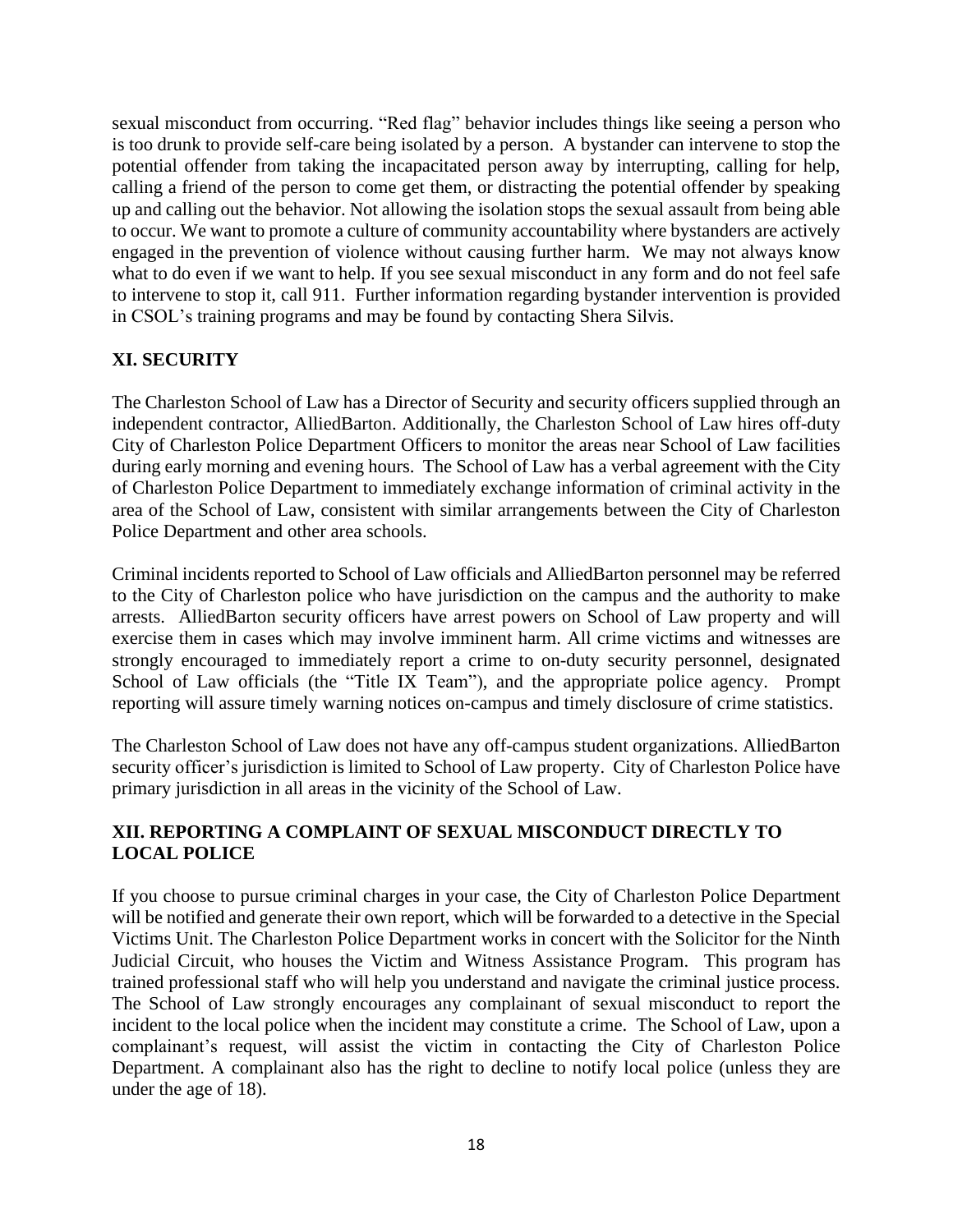### **XIII. CONCURRENT LAW ENFORCEMENT AND ADMINISTRATIVE TITLE IX INVESTIGATIONS**

This shall serve as notice that the School of Law fully supports a complainant's desire to pursue separate law enforcement action on a complaint of sexual misconduct which also is determined by the City of Charleston Police to be a violation of South Carolina State Law. If the Charleston Police Department is investigating such a complaint, the Title IX Coordinator and/or Deputy Title IX Coordinator will cooperate fully with the local police; however, no mutual aid agreement currently exists to share information between the local police and the School of Law in a formalized manner.

To contact the City of Charleston Police Department directly, dial 9-1-1 or 843-577-7434 from any telephone or in person at 80 Broad Street Charleston, SC 29401-0304. It is important to note that Title IX does not allow the School of Law to wait for the completion of a criminal investigation to undertake its responsibilities with regard to stopping sex-based harassment/discrimination, preventing its recurrence, and addressing its effects. Consequently, if law enforcement is investigating, the CSOL may yield to police for up to 10 days to allow law enforcement to conduct preliminary fact-finding into the matter. After that timeframe, the School of Law must proceed with its own factfinding into the matter. The School of Law will not share a student's FERPA protected information with law enforcement without due process (i.e., subpoena, search warrant, bench order, etc. must be presented for the School of Law to release this information unless a health or safety exception exists that would permit such a release).

### **XIV. EDUCATION AND PREVENTION PROGRAMS**

The School of Law engages in comprehensive educational programming to prevent domestic violence, dating violence, sexual assault, and stalking. Educational programming consists of primary prevention and awareness programs for all incoming students and new employees and ongoing awareness and prevention campaigns for students and faculty that:

- Identifies domestic violence, dating violence, sexual assault, and stalking as prohibited conduct
- Defines what behavior constitutes domestic violence, dating violence, sexual assault, and stalking
- Defines what behavior and actions constitute consent to sexual activity in the State of South Carolina
- Provides safe and positive options for bystander intervention that may be carried out by an individual to prevent harm or to intervene when there is a risk of domestic violence, dating violence, sexual assault, or stalking against a person other than the bystander
- Provides information on risk reduction so that students and employees may recognize warning signs of abusive behavior and how to avoid potential attacks
- Provides an overview of information contained in the Annual Security Report and in this Sexual Misconduct Policy in compliance with the Clery Act.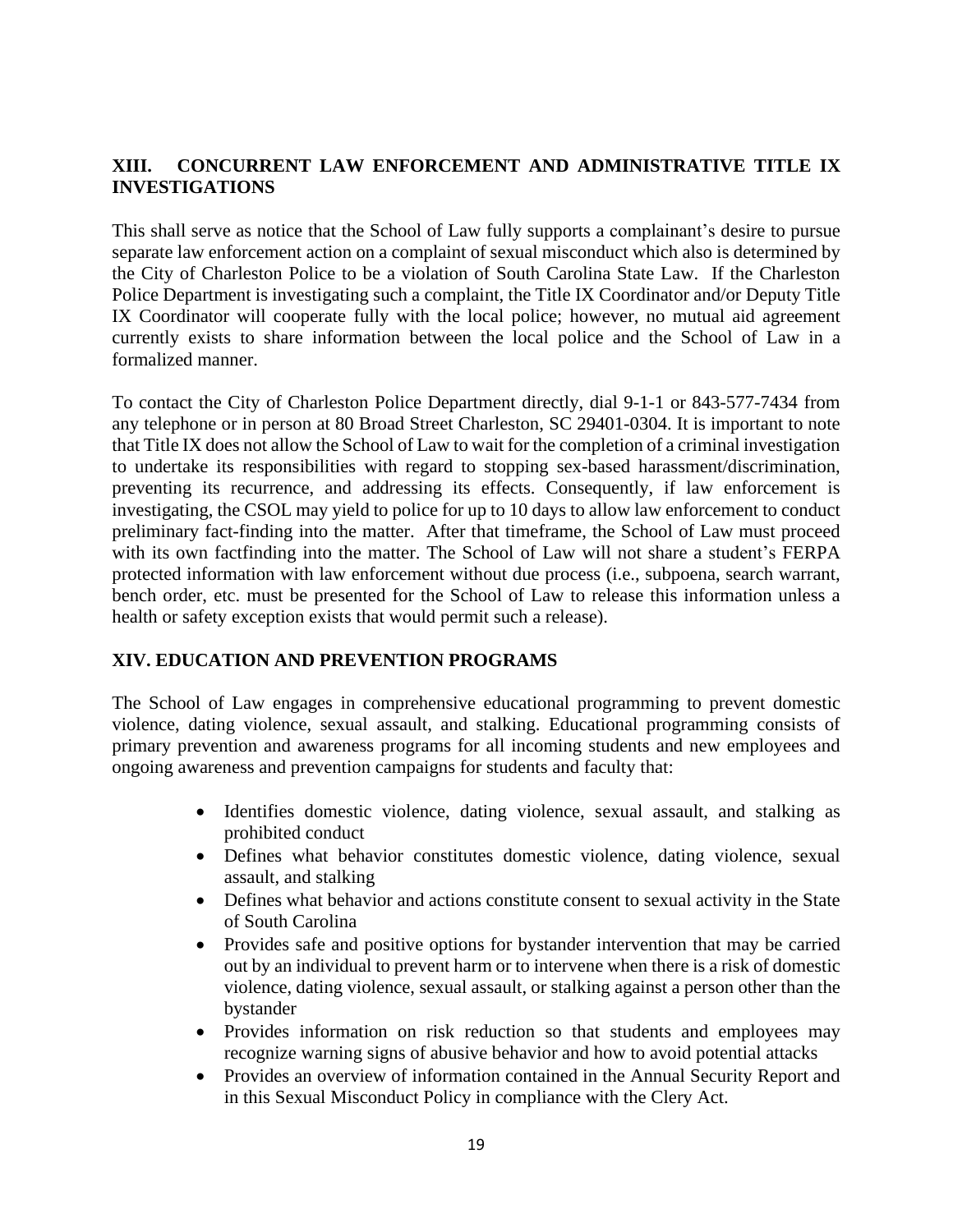The School of Law has developed an annual educational campaign consisting of presentations that include distribution of educational materials to new students; participating in and presenting information and materials during new employee orientation; participating in the spring and fall faculty orientation program; and presenting programs throughout the year.

The Title IX Coordinator and Title IX Team shall receive training on the definition of sexual harassment, the scope of the School's educational program or activity, how to conduct an investigation and the grievance process including hearings, appeals, and informal resolution processes, as applicable, and how to serve impartially, including by avoiding prejudgment of the facts at issue, conflicts of interest, and bias. Decision-Makers shall receive training on any technology to be used at a live hearing and on issues of relevance of questions and evidence, including when questions and evidence about the complainant's sexual predisposition or prior sexual behavior are not relevant. The School will provide training to investigators on issues of relevance to create an investigative report that fairly summarizes relevant evidence.

Any materials used to train the Title IX Coordinator, investigators, Decision-Maker(s), and any person who facilitates an informal resolution process, will not rely on sex stereotypes and will promote impartial investigations and adjudications of formal complaints.

### **XV. HOW TO CONTACT THE DEPARTMENT OF EDUCATION, OFFICE OF CIVIL RIGHTS**

To file a complaint directly with the U.S. Department of Education's Office for Civil Rights, use the following contact information.

U.S. Department of Education Office for Civil Rights Lyndon Baines Johnson Department of Education Bldg. 400 Maryland Avenue, SW Washington, DC 20202-1100

Telephone: 800.421.3481 FAX: 202.453.6012; TDD: 800.877.8339 Email: [OCR@ed.gov](mailto:OCR@ed.gov)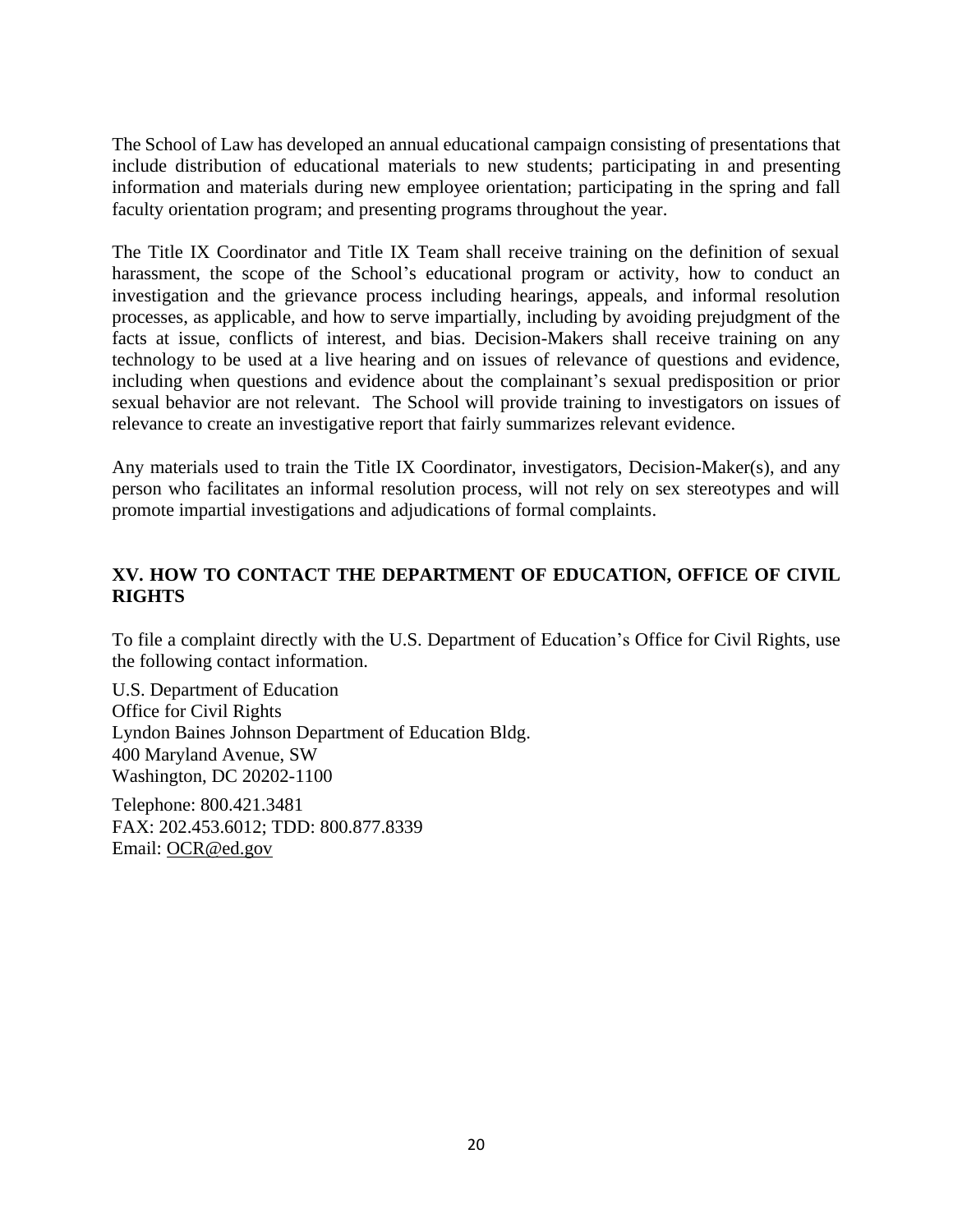## **Appendix A:**

## **RESOURCES FOR VICTIMS OF DOMESTIC VIOLENCE, DATING VIOLENCE, SEXUAL ASSAULT & STALKING**

#### **On-Campus**

| <b>Name</b>                                                                                    | <b>Address</b>                                                   | Telephone & Email                              |
|------------------------------------------------------------------------------------------------|------------------------------------------------------------------|------------------------------------------------|
| Director<br>&<br>Human Resources,<br>Shera Silvis                                              | Title IX Coordinator   494/496 King Street, Second  <br>of Floor | 843.377.4904<br>ssilvis@charlestonlaw.edu      |
| Deputy<br>Coordinator<br>Associate Dean for<br>Academic Affairs,<br>Margaret Lawton            | Title IX 385 Meeting Street, Third<br>$&$ Floor                  | 843.377.2423<br>mlawton@charlestonlaw.edu      |
| <b>Campus Security</b>                                                                         | 385<br>Meeting<br>Street,<br>First  <br>Floor                    | 843.377.4911<br>csolsecurity@charlestonlaw.edu |
| Financial<br>Aid  <br>Assistance, Office of   Floor<br>Financial<br>Aid,<br><b>Bobby Greer</b> | 494/496 King Street, Second                                      | 843.377.4901<br>bgreer@charlestonlaw.edu       |

**CSOL has no on campus health, mental health, counseling, victim advocacy, legal assistance or visa/immigration assistance available. These resources must be obtained from the City of Charleston or the State of South Carolina. See "In the City" below for these resources. Please contact the Title IX Coordinator for additional information.**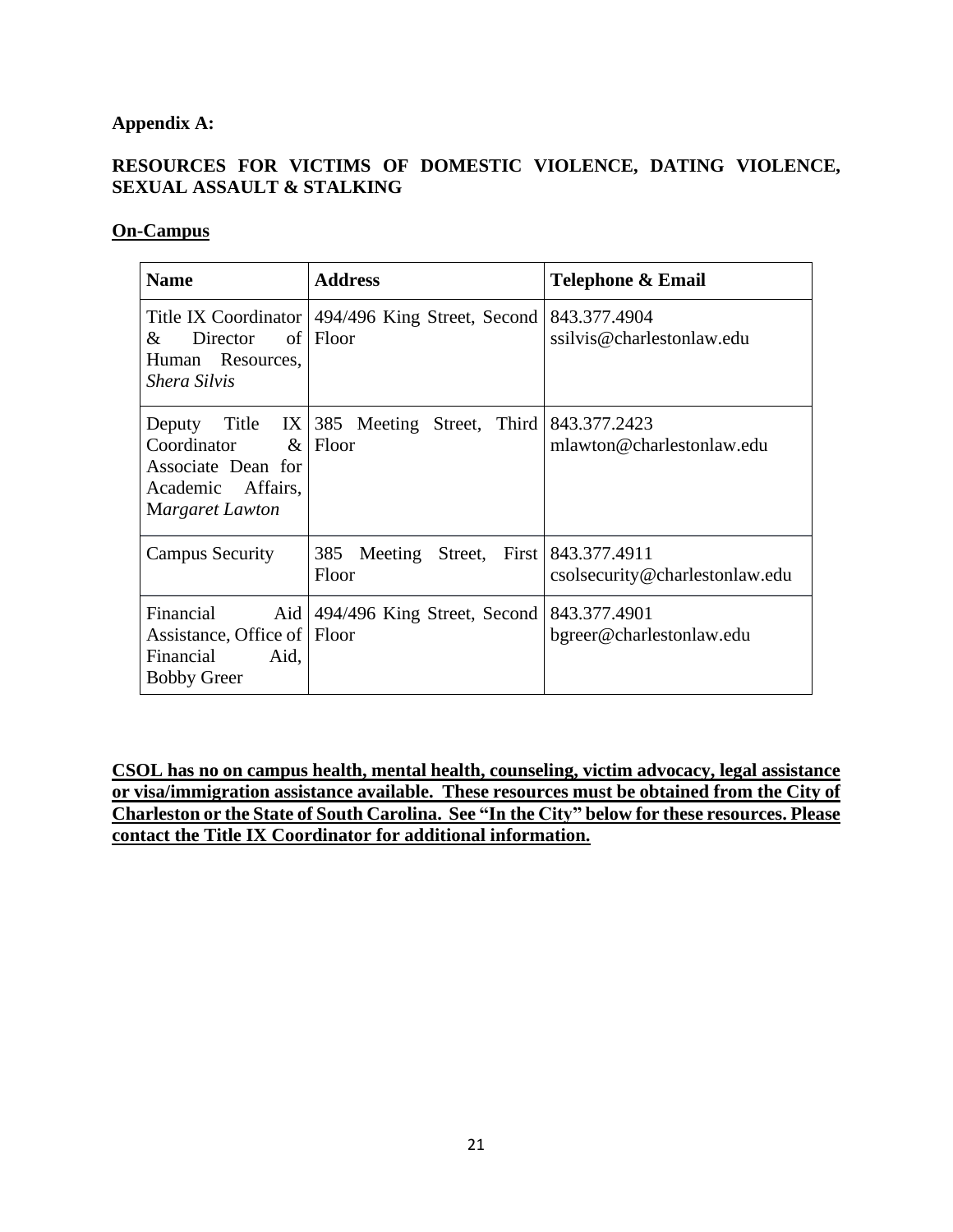# **In the City Area**

| <b>Local Police</b>  | 911                                                                                                                                                                                                                                       |
|----------------------|-------------------------------------------------------------------------------------------------------------------------------------------------------------------------------------------------------------------------------------------|
| <b>Hospital</b>      | <b>Bon Secours St. Francis Hospital (West Ashley)</b><br>2095 Henry Tecklenburg Drive<br>Charleston, SC 29414<br>843.402.1000<br><b>East Cooper Regional Medical Center</b><br>2000 Hospital Dr,<br>Mt Pleasant, SC 29464<br>843.881.0100 |
|                      | Medical University of South Carolina (Forensic Collection<br>available)                                                                                                                                                                   |
|                      | 171 Ashley Avenue<br>Charleston SC 29425<br>843.792.2300                                                                                                                                                                                  |
|                      | <b>Roper Hospital</b><br>316 Calhoun St.,<br>Charleston, SC 29401<br>843.724.2000                                                                                                                                                         |
|                      | <b>Trident Medical Center</b><br>9330 Medical Plaza Dr<br>North Charleston, SC 29406<br>843.797.7000                                                                                                                                      |
|                      | <b>Trident Summerville Medical Center</b><br>295 Midland Pkwy<br>Summerville, SC 29485<br>843.832.5000                                                                                                                                    |
| <b>Mental Health</b> | <b>Charleston and Dorchester Community Mental Health</b><br>843.852.4100<br>843.414.2350 (emergencies)<br>www.cdcmhc.org<br><b>Berkeley Community Mental Health</b><br>843.761.8282<br>www.bcmhc.org                                      |